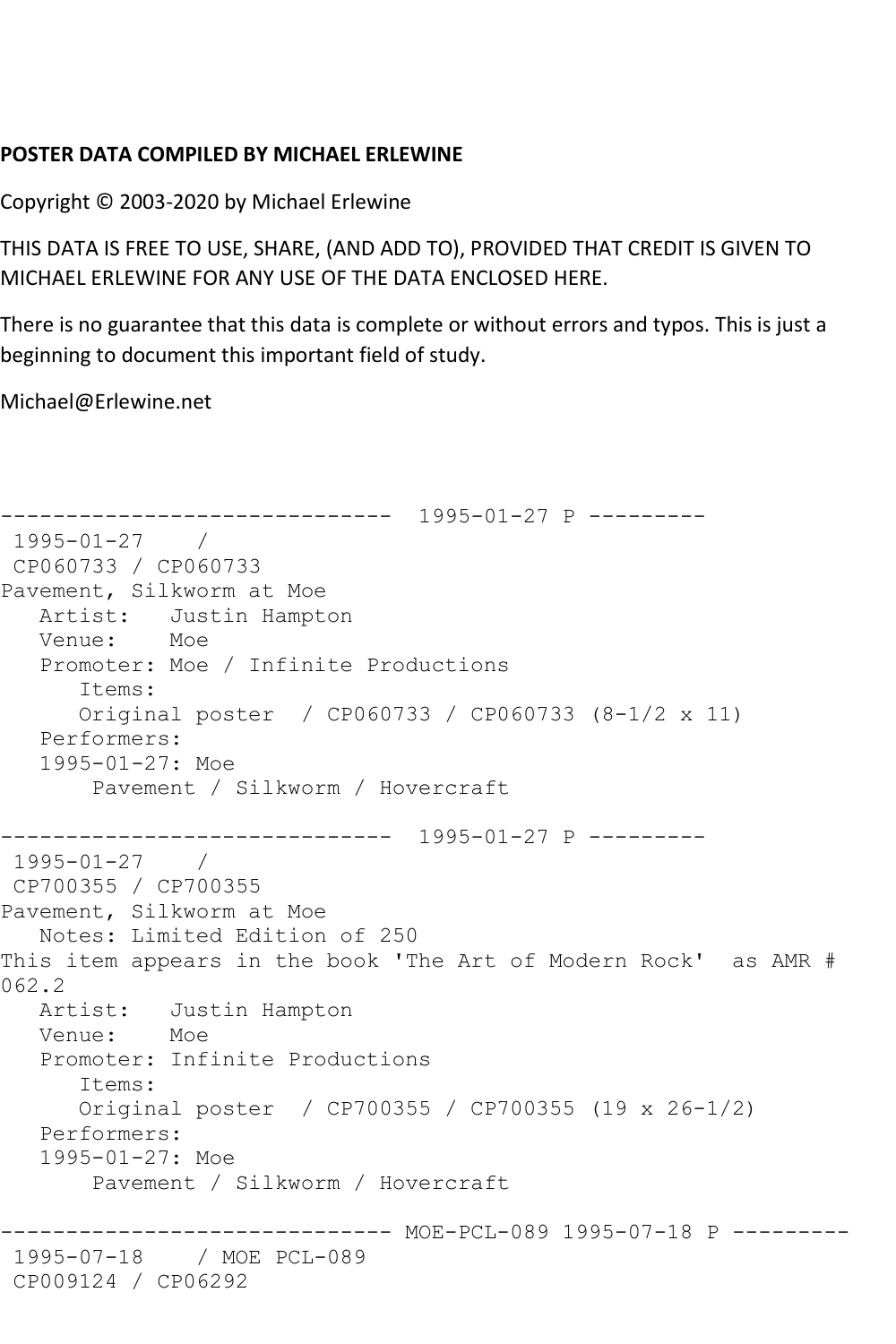Goo Goo Dolls, Smoking Popes Private Notes: \* Artist: Justin Hampton Venue: Moe Promoter: Art Rock PCL Series Items: Original poster MOE-PCL-089 / CP009124 / CP06292 Price: 75.00 Performers: 1995-07-18: Moe Set: PCL Goo Goo Dolls / Smoking Popes / You Am I ------------------------------ 5THA-PCL-075 1995-09-26 P --------- 1995-09-26 / 5THA PCL-075 CP009262 / CP06430 P.J. Harvey, Ben Harper at 5th Avenue Theater - Seattle, WA Private Notes: \* Signed Artist: Justin Hampton Venue: 5th Avenue Theater Promoter: Art Rock PCL Series Items: Original poster 5THA-PCL-075 / CP009262 / CP06430 Price: 100.00 Performers: 1995-09-26: 5th Avenue Theater Set: PCL P.J. Harvey / Ben Harper ------------------------------ 1995-09-27 P --------- 1995-09-27 / CP700363 / CP700363 Seaweed, Into Another at S.D.P. Auditorium Notes: Limited Edition of 150 This item appears in the book 'The Art of Modern Rock' as AMR # 063.5 Artist: Justin Hampton Venue: S.D.P. Auditorium Items: Original poster / CP700363 / CP700363 (14 x 25) Performers: 1995-09-27: S.D.P. Auditorium Seaweed / Into Another / Spark Marrer ------------------------------ 1995-09-29 P --------- 1995-09-29 / CP061121 / CP061121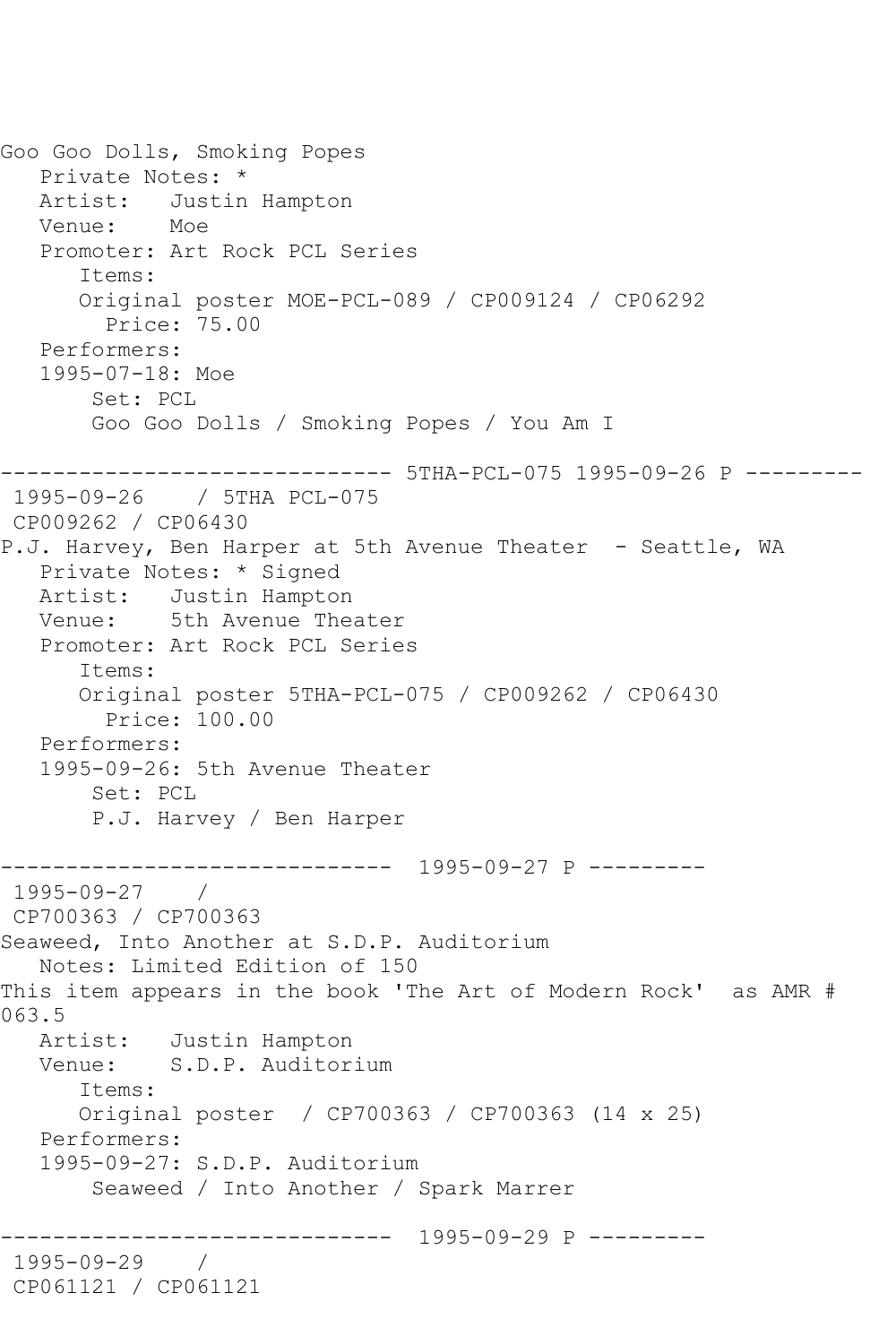Seaweed, Into Another at S.U.P. Auditorium Artist: Justin Hampton Venue: S.U.P. Auditorium Promoter: Tasty Shows Items: Original poster / CP061121 / CP061121 (12 x 24) Performers: 1995-09-29: S.U.P. Auditorium Seaweed / Into Another / Spark Marker ------------------------------ MAXW-PCL-096 1996-01-01 P --------- 1996-01-01 / MAXW PCL-096 CP009245 / CP06413 The Next Wave: Rock and Roll Poster Art at Maxwell's Private Notes: \* Signed Artist: Ward Sutton Venue: Maxwell's Promoter: Art Rock PCL Series Items: Original poster MAXW-PCL-096 / CP009245 / CP06413 Price: 50.00 Performers: 1996-01-01 1996-04-11: Maxwell's Set: PCL ------------------------------ MOE-PCL-094 1996-01-27 P --------- 1996-01-27 / MOE PCL-094 CP009148 / CP06316 Pavement, Silkworm at MOE Cafe - Seattle, WA Private Notes: \* Signed Artist: Justin Hampton Venue: MOE Cafe Promoter: Art Rock PCL Series Items: Original poster MOE-PCL-094 / CP009148 / CP06316 Price: 150.00 Performers: 1996-01-27: MOE Cafe Set: PCL Pavement / Silkworm / Hovercraft ------------------------------ EF-PCL-107 1996-04-20 P --------- 1996-04-20 / EF PCL-107 CP009143 / CP06311 Everclear, Hagfish at Electric Factory - Philadelphia, PA Notes: Limited Edition of 500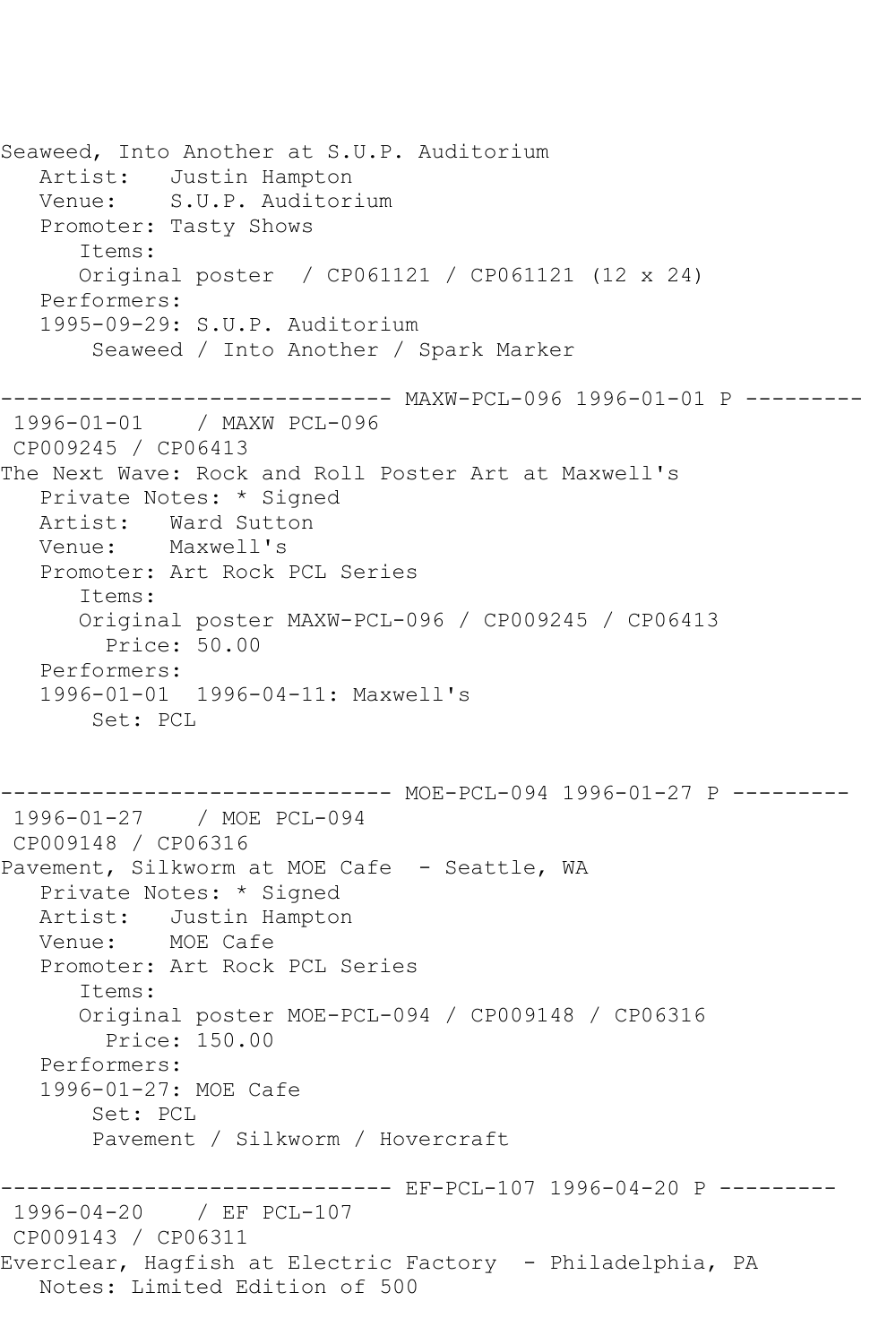This item appears in the book 'The Art of Modern Rock' as AMR # 062.3 Private Notes: \* Signed Artist: Justin Hampton Venue: Electric Factory Promoter: Art Rock PCL Series Items: Original poster EF-PCL-107 / CP009143 / CP06311 Price: 75.00 Performers: 1996-04-20: Electric Factory Set: PCL Everclear / Hagfish ------------------------------ MOE-PCL-111 1996-05-06 P --------- 1996-05-06 / MOE PCL-111 CP009248 / CP06416 Boss Hog, Supernova at MOE Cafe - Seattle, WA Notes: Limited Edition of 250 This item appears in the book 'The Art of Modern Rock' as AMR # 058.3 Private Notes: \* Signed Artist: Justin Hampton Venue: MOE Cafe Promoter: Infinite Productions Items: Original poster MOE-PCL-111 / CP009248 / CP06416 Price: 40.00 Performers: 1996-05-06: MOE Cafe Set: PCL Boss Hog / Supernova / Bottle of Smoke ------------------------------ 1996-05-06 P --------- 1996-05-06 / CP060742 / CP060742 Boss Hog, Supernova at Moe Artist: Justin Hampton Venue: Moe Promoter: Infinite Productions Items: Original poster / CP060742 / CP060742 (8-1/2 x 11) Performers: 1996-05-06: Moe Boss Hog / Supernova / Bottle of Smoke ------------------------------ NAU-PCL-117 1996-05-17 P ---------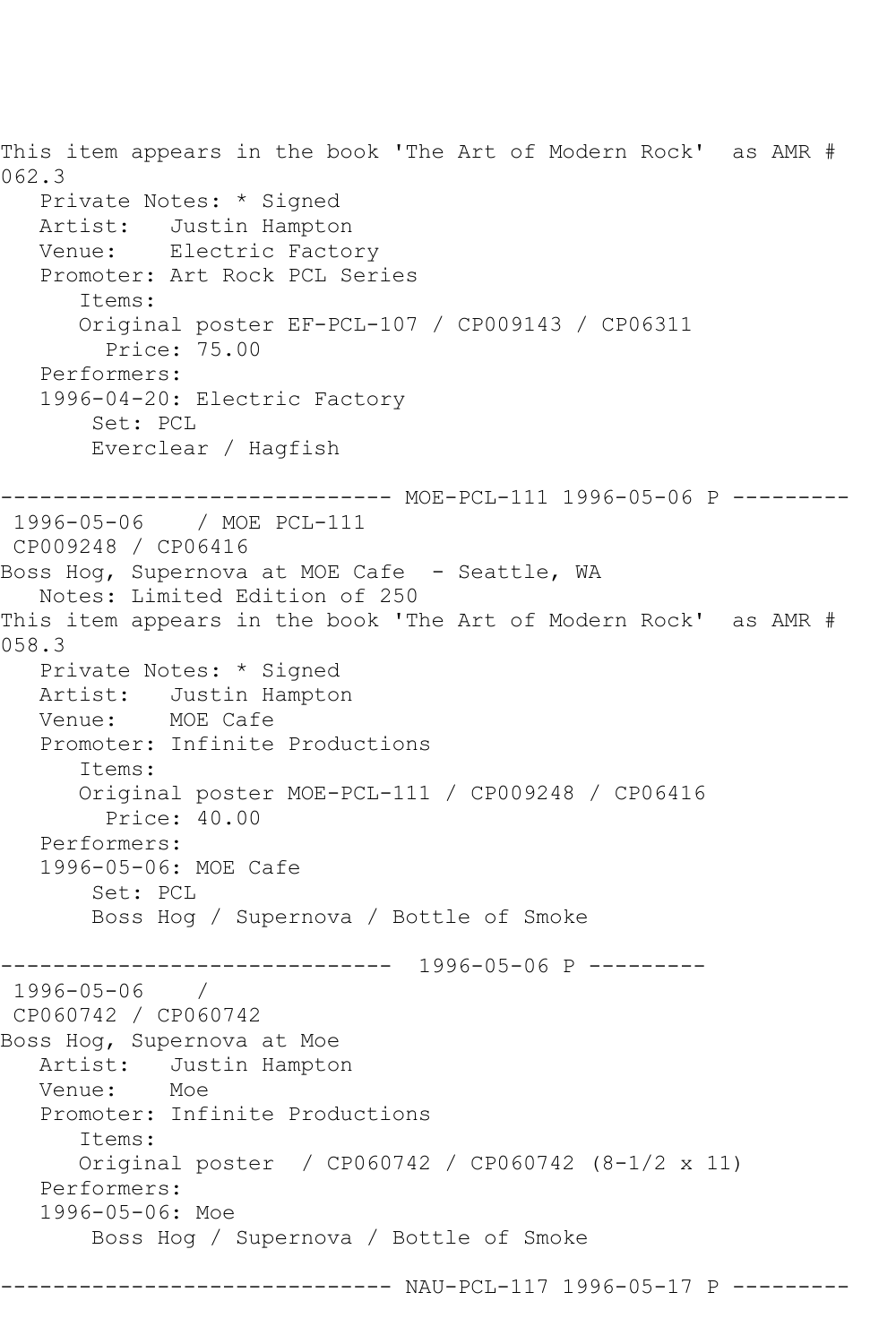```
1996-05-17 / NAU PCL-117
CP009139 / CP06307
Bob Dylan, Aimee Mann at Nautica Stage - Cleveland, OH
   Private Notes: * Signed
   Artist: Justin Hampton
   Venue: Nautica Stage
   Promoter: Art Rock PCL Series
       Items:
       Original poster NAU-PCL-117 / CP009139 / CP06307
         Price: 275.00
   Performers:
   1996-05-17: Nautica Stage
        Set: PCL
        Bob Dylan / Aimee Mann / Kenny Wayne Shepherd
                  ------------------------------ PCL-PCL-124 1996-07-27 P ---------
1996-07-27 / PCL PCL-124
CP051612 / CP051612
White Zombie, Pantera at Gorge Ampitheater
      Benefit: War of the Gargantuas Tour
   Artist: Justin Hampton
   Venue: Gorge Amphitheater
   Promoter: KISW
       Items:
      Original poster PCL-PCL-124 / CP051612 / CP051612
   Performers:
   1996-07-27: Gorge Amphitheater
        Set: PCL
        White Zombie / Pantera
------------------------------ MERA-PCL-148 1996-11-11 P ---------
1996-11-11 / MERA PCL-148
CP009157 / CP06325
Stone Temple Pilots at Mercer Arena, Seattle - Seattle, WA
   Notes: Limited Edition of 600
This item appears in the book 'The Art of Modern Rock' as AMR # 
063.3
   Private Notes: *
   Artist: Justin Hampton
   Venue: Mercer Arena, Seattle
   Promoter: Art Rock PCL Series
       Items:
       Original poster MERA-PCL-148 / CP009157 / CP06325
         Price: 60.00
   Performers:
   1996-11-11: Mercer Arena, Seattle
        Set: PCL
```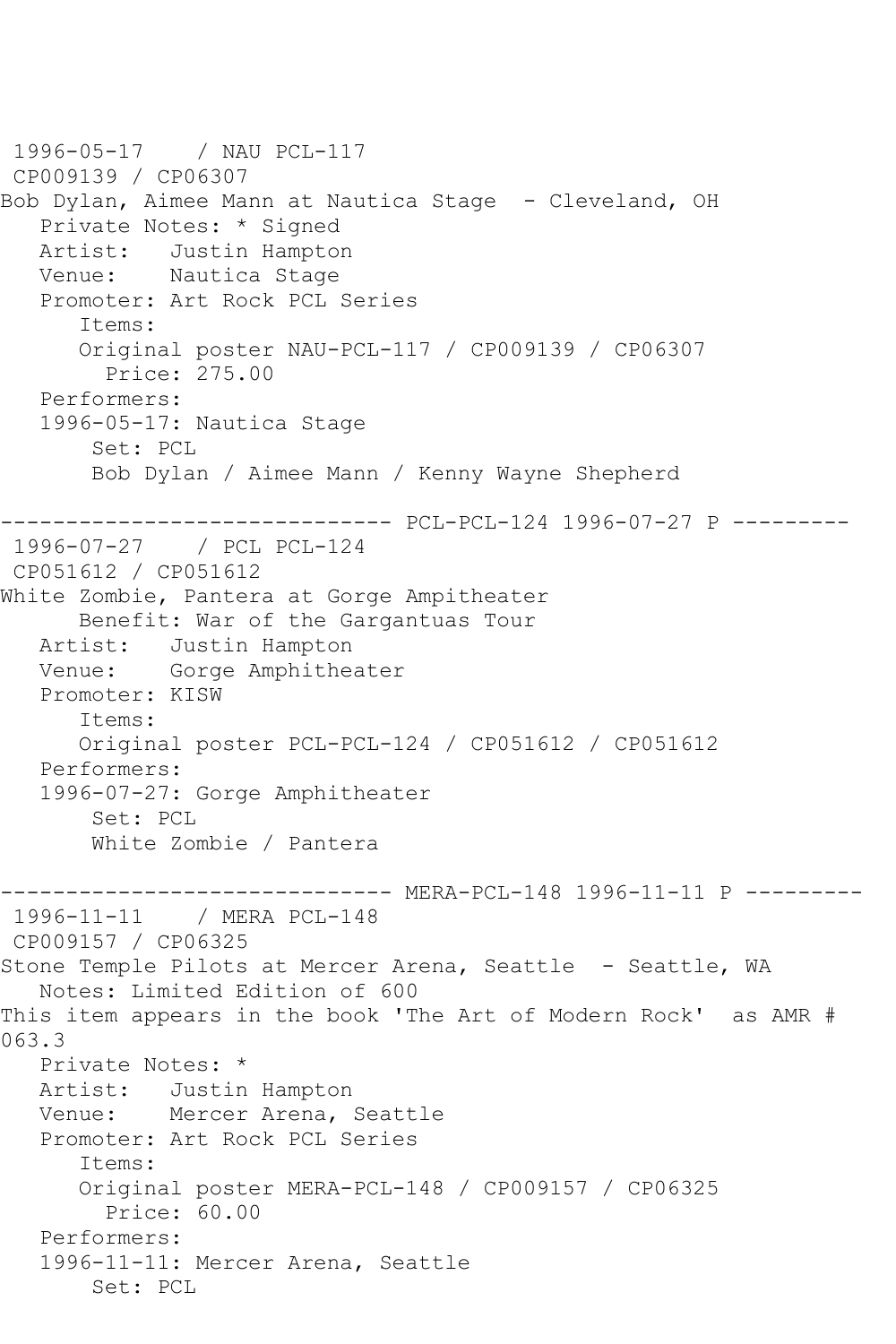Stone Temple Pilots

------------------------------ 1996-12-13 P --------- 1996-12-13 / CP700365 / CP700365 Mazzy Star, Sparklehorse at King Cat Theater [Seattle, WA] Notes: This item appears in the book 'The Art of Modern Rock' as AMR # 063.7 Artist: Justin Hampton Venue: King Cat Theater Items: Original poster / CP700365 / CP700365 (18 x 28) Performers: 1996-12-13: King Cat Theater Mazzy Star / Sparklehorse 1996-12-14: La Luna ------------------------------ 1997-07-18 P --------- 1997-07-18 / CP051619 / CP051619 Electric Frankenstein, ADZ at Cactus Club - San Jose, CA Artist: Justin Hampton Venue: Cactus Club Items: Original poster / CP051619 / CP051619 Performers: 1997-07-18: Cactus Club Electric Frankenstein / ADZ / Curbside ------------------------------ HPA-PCL-176 1997-10-07 P-1 --------- 1997-10-07 / HPA PCL-176 CP018302 / PCL176\_S Blur, Smashmouth at Hollywood Paladium - Los Angeles, CA Artist: Justin Hampton Venue: Hollywood Paladium Promoter: Art Rock PCL Series Items: Original poster HPA-PCL-176 Edition 1 / CP018302 / PCL176\_S Performers: 1997-10-07: Hollywood Paladium Set: PCL Blur / Smashmouth ------------------------------ 1997-10-07 P --------- 1997-10-07 /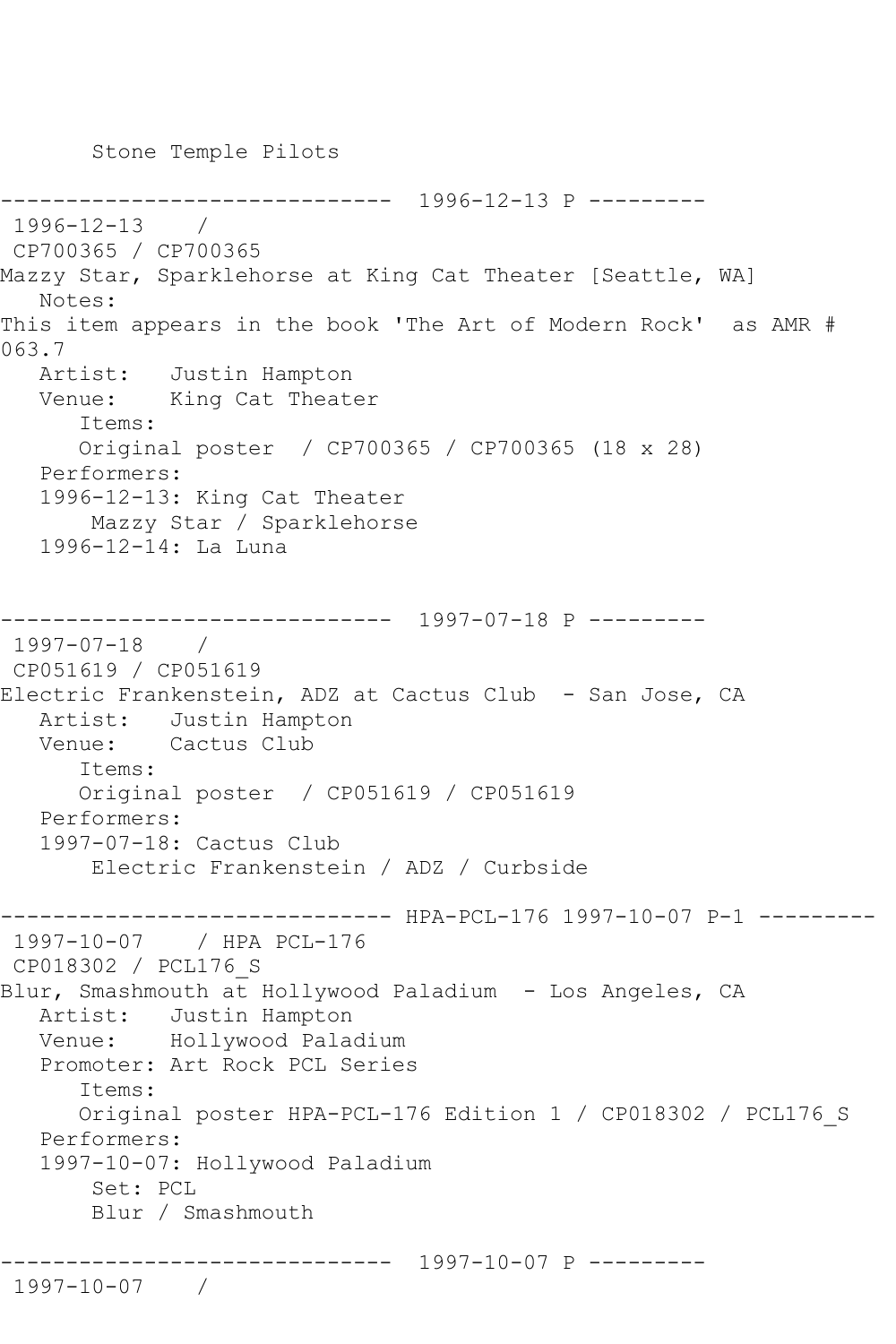```
CP061097 / CP061097
Blur, Supersport 2000 at Palladium
   Notes: Color key
   Artist: Justin Hampton
   Venue: Palladium
   Promoter: Goldenvoice
       Items:
       Original poster / CP061097 / CP061097 (8-1/2 x 11)
         Notes: Color Key
   Performers:
   1997-10-07: Palladium
        Blur / Supersport 2000 / Smashmouth
------------------------------ 1998-06-05 P ---------
1998-06-05 / 
CP051615 / CP051615
Seattle Film Festival Screening and Party
      Benefit: Under Heaven / Directed by Meg Richman / Music by 
Marc Olsen
   Artist: Justin Hampton
   Venue: Egyptian Theater
       Items:
      Original poster / CP051615 / CP051615
   Performers:
   1998-06-05: Egyptian Theater
       Citizen's Utilities / Marc Olsen / Golden Delicious / Elory 
Jett
                   ------------------------------ 1998-10-20 P ---------
1998-10-20 / 
CP700364 / CP700364
PJ Harvey, Rachels at Showbox
   Notes: Limited Edition of 400
This item appears in the book 'The Art of Modern Rock' as AMR # 
063.6
   Artist: Justin Hampton
   Venue: Showbox
   Promoter: Monqui
       Items:
       Original poster / CP700364 / CP700364 (16 x 26)
   Performers:
   1998-10-20: Showbox
        PJ Harvey / Rachels
                     ---------- SHOX 1998-11-19 P ---------
1998-11-19 / SHOX 
CP051558 / CP051558
```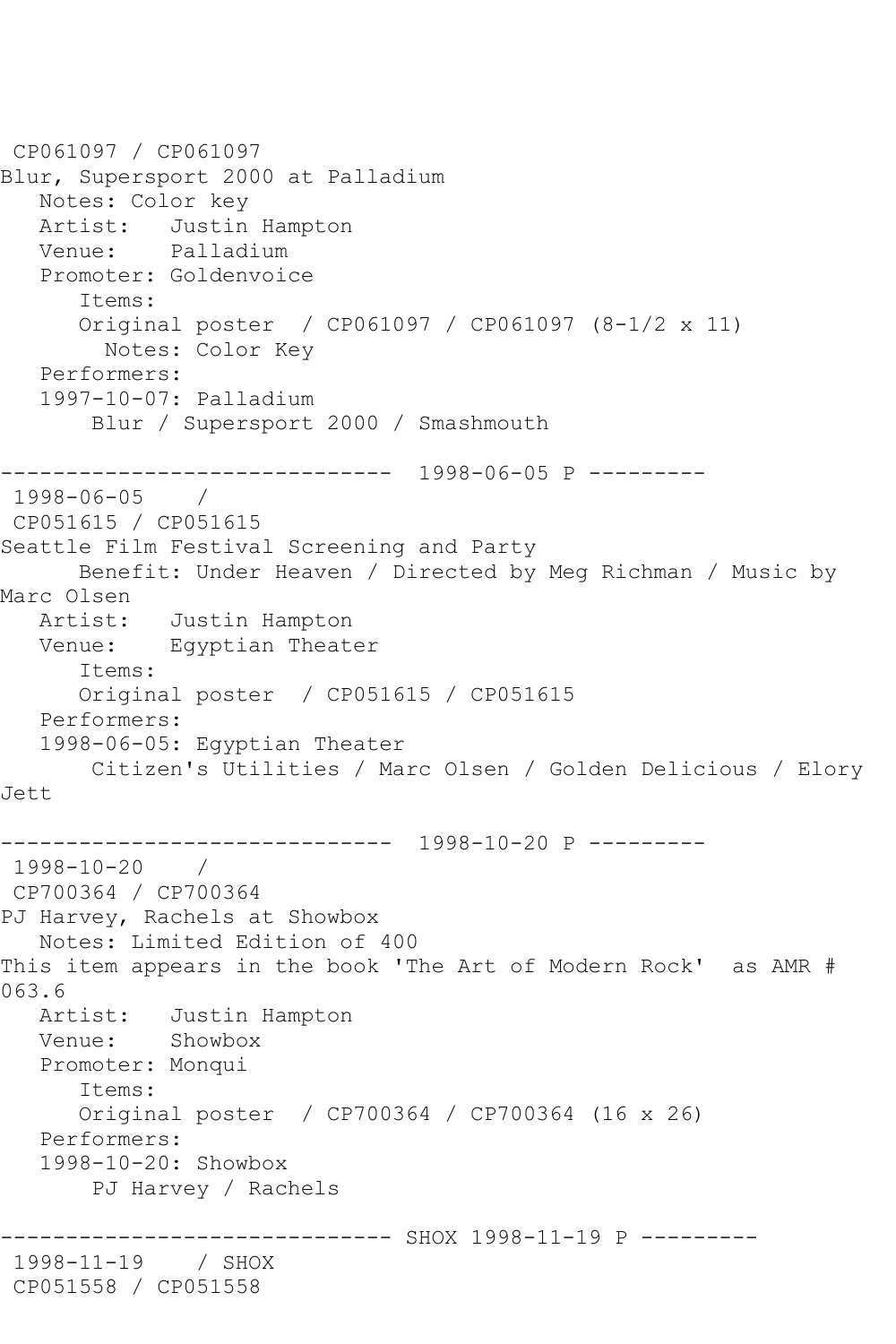Mark Lanegan, Mike Johnson at Showbox Artist: Justin Hampton Venue: Showbox Items: Original poster SHOX / CP051558 / CP051558 Performers: 1998-11-19: Showbox Mark Lanegan / Mike Johnson / Pete Krebs ------------------------------ 1998-12-12 P ---------  $1998 - 12 - 12$ CP051572 / CP051572 Mark Lanegan Band, Enemy at Showbox Artist: Justin Hampton Venue: Showbox Promoter: Steinberg / Thrasher Presents Items: Original poster / CP051572 / CP051572 Performers: 1998-12-12: Showbox Mark Lanegan / Enemy / Mike Johnson ------------------------------ 1999-06-18 P --------- 1999-06-18 / CP051614 / CP051614 Fakes, Weird Birds at Showbox Artist: Justin Hampton Venue: Showbox Promoter: Pimp Productions Items: Original poster / CP051614 / CP051614 Performers: 1999-06-18: Showbox Fakes / Weird Birds / Halogen Orange ------------------------------ 19zz-11-09 P --------- 19zz-11-09 t / CP051589 / CP051589 GWAR, Neurosis at DV8 - San Francisco, CA Artist: Justin Hampton<br>Venue: DV8 Venue: Promoter: Tasty Shows / Infinite Productions Items: Original poster / CP051589 / CP051589 Performers: 19zz-11-09 thu: DV8 GWAR / Neurosis / Brutal Juice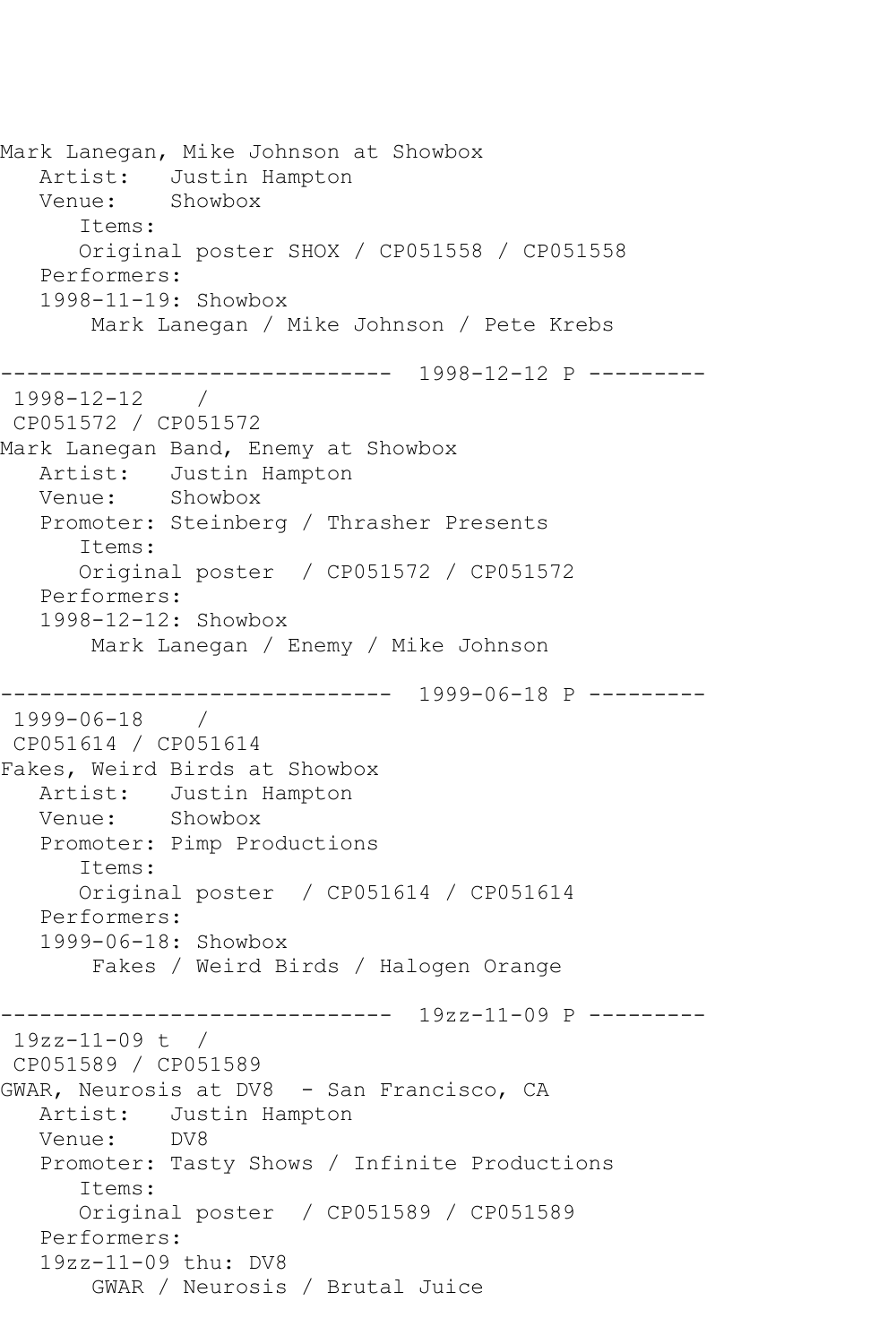------------------------------ 2000 P --------- 2000 / CP700996 / CP700996 Bomb Factory Notes: This item appears in the book 'The Art of Modern Rock' as AMR # 285.3 Artist: Justin Hampton Items: Original poster / CP700996 / CP700996 (20 x 26) Performers: 2000: Bomb Factory ------------------------------ 2000-01-02 P --------- 2000-01-02 / CP051574 / CP051574 Bo Diddley, Mudhoney at Showbox Artist: Justin Hampton Venue: Showbox Items: Original poster / CP051574 / CP051574 Performers: 2000-01-02: Showbox Bo Diddley / Mudhoney ------------------------------ BKR 2000-02-28 P --------- 2000-02-28 / BKR CP051556 / CP051556 Elliott Smith, Larry Yes at Breakroom - Seattle, WA Artist: Justin Hampton Venue: Breakroom Items: Original poster BKR / CP051556 / CP051556 Performers: 2000-02-28: Breakroom Elliott Smith / Larry Yes / Psychedelic Tambourine ------------------------------ REBR 2000-06-10 P-1 --------- 2000-06-10 / REBR CP013711 / JH20000610 All About Medea at Re-Bar - Seattle, WA Artist: Justin Hampton<br>Venue: Re-Bar Venue: Items: Original poster REBR Edition 1 / CP013711 / JH20000610 REBR / NONE / JH2000061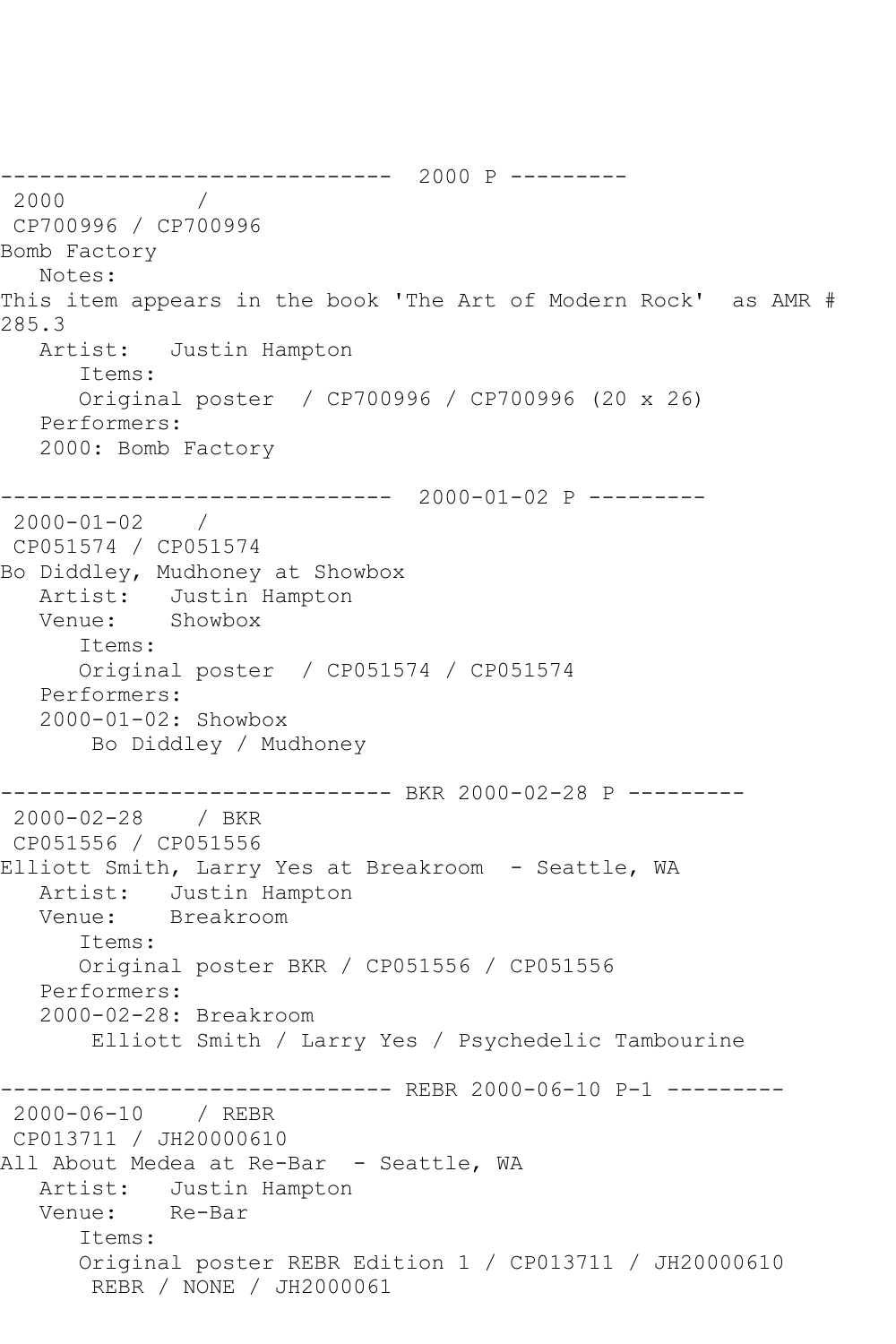Performers: 2000-06-10: Re-Bar All About Medea ------------------------------ CRO 2000-09-05 P-1 --------- 2000-09-05 / CRO CP013713 / JH20000905 Motion Mayhem at Crocodile Cafe - Seattle, WA Artist: Justin Hampton Venue: Crocodile Cafe Items: Original poster CRO Edition 1 / CP013713 / JH20000905 CRO / NONE / JH2000090 Performers: 2000-09-05: Crocodile Cafe Motion Mayhem ------------------------------ 2001-06-08 P --------- 2001-06-08 / CP700993 / CP700993 Marilyn Manson Notes: This item appears in the book 'The Art of Modern Rock' as AMR # 284.3 Artist: Justin Hampton Items: Original poster / CP700993 / CP700993 (18 x 24) Performers: 2001-06-08: Marilyn Manson 2001-06-09: 2001-06-12 2001-06-13: 2001-06-18:  $2001 - 06 - 19:$  2001-06-21: 2001-06-25: 2001-06-27: 2001-06-30: 2001-07-03: 2001-07-05:  $2001 - 07 - 07:$  2001-07-13: 2001-07-14: 2001-07-17: 2001-07-20: 2001-07-21: 2001-07-24: 2001-07-26: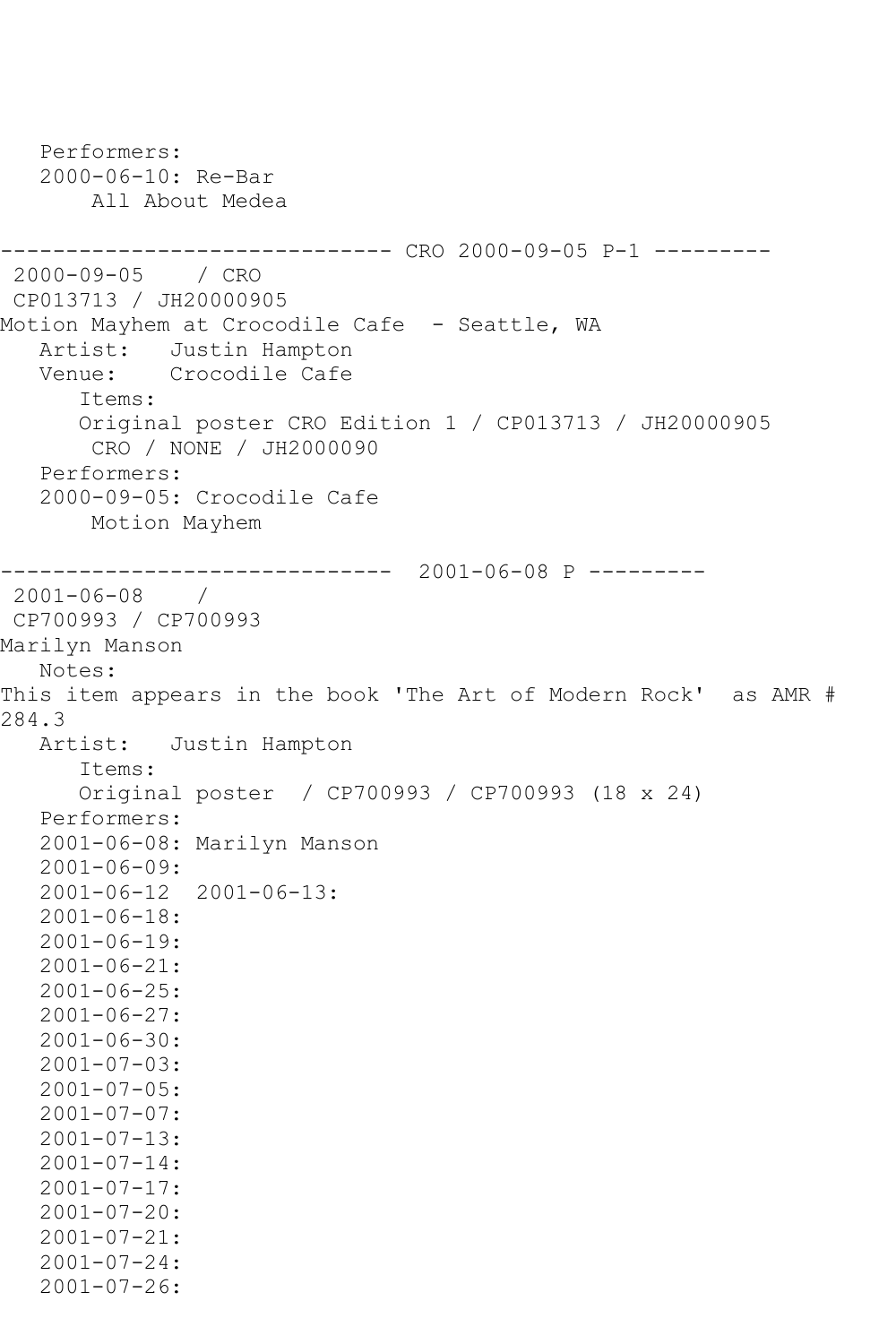```
 2001-07-28:
   2001-07-30 2001-07-31:
   2001-08-03:
   2001-08-05:
   2001-08-07 2001-08-08:
   2001-08-11 2001-08-12:
------------------------------ 2001-07-21 P ---------
2001-07-21 / 
CP700997 / CP700997
Red Planet, Fakes at Breakroom [Seattle, WA]
   Notes: Signed Limited Edition of 100
This item appears in the book 'The Art of Modern Rock' as AMR # 
285.4
   Artist: Justin Hampton
   Venue: Breakroom
       Items:
      Original poster / CP700997 / CP700997 (21-1/2 x 27-1/2)
   Performers:
   2001-07-21: Breakroom
        Red Planet / Fakes / Slender
                ------------------------------ 2001-11-16 P ---------
2001-11-16 / 
CP051602 / CP051602
Built To Spill, Delusisions at Showbox
  Artist: Justin Hampton<br>Venue: Showbox
  Venue:
       Items:
       Original poster / CP051602 / CP051602
   Performers:
   2001-11-16 2001-11-17: Showbox
        Built To Spill / Delusions / Suffocation
   2001-11-18: Showbox
        Built To Spill / Minus the Bear
------------------------------ 2002 P ---------
2002 / 
CP700357 / CP700357
2002 European Tour
   Notes: Limited Edition of 200
This item appears in the book 'The Art of Modern Rock' as AMR # 
062.4
   Artist: Justin Hampton
   Venue: University of Cardiff
       Items:
       Original poster / CP700357 / CP700357 (23 x 35)
```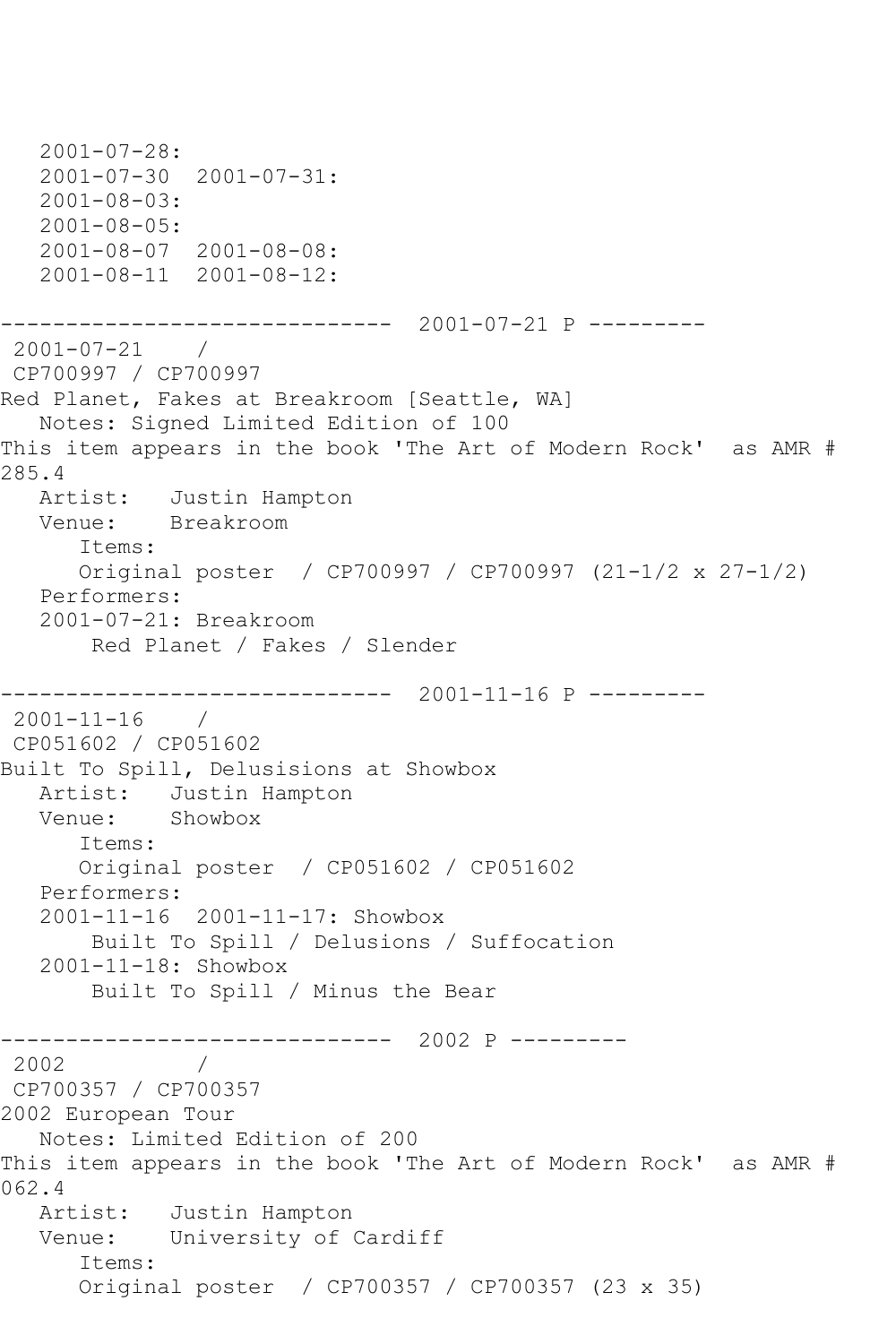Performers: 2002: University of Cardiff Queens of the Stone Age ------------------------------ 2002-03-06 P --------- 2002-03-06 / CP700360 / CP700360 S.T.R.O.K.E.S., Stero Total at Grosse Freiheit Notes: Limited Edition of 500 This item appears in the book 'The Art of Modern Rock' as AMR # 063.2<br>Artist: Justin Hampton Venue: Grosse Freiheit Items: Original poster / CP700360 / CP700360 (20-1/2 x 27) Performers: 2002-03-06: Grosse Freiheit S.T.R.O.K.E.S. / Stero Total 2002-03-07: Columbiahalle ------------------------------ 2002-03-09 P --------- 2002-03-09 / CP700359 / CP700359 Fakes, Alta May at Comet Tavern Notes: Limited Edition of 150 This item appears in the book 'The Art of Modern Rock' as AMR # 063 Artist: Justin Hampton Venue: Comet Tavern Items: Original poster / CP700359 / CP700359 (18 x 28) Performers: 2002-03-09: Comet Tavern Fakes / Alta May ------------------------------ 2002-04-22 P ---------  $2002 - 04 - 22$ CP700358 / CP700358 Nick Cave and the Bad Seeds at Paramount Theater Notes: Signed Limited Edition This item appears in the book 'The Art of Modern Rock' as AMR # 062.5<br>Artist: Justin Hampton Venue: Paramount Theater Promoter: STG Presents / Infinite Productions / Stranger / KEXP Items: Original poster / CP700358 / CP700358 (20 x 26)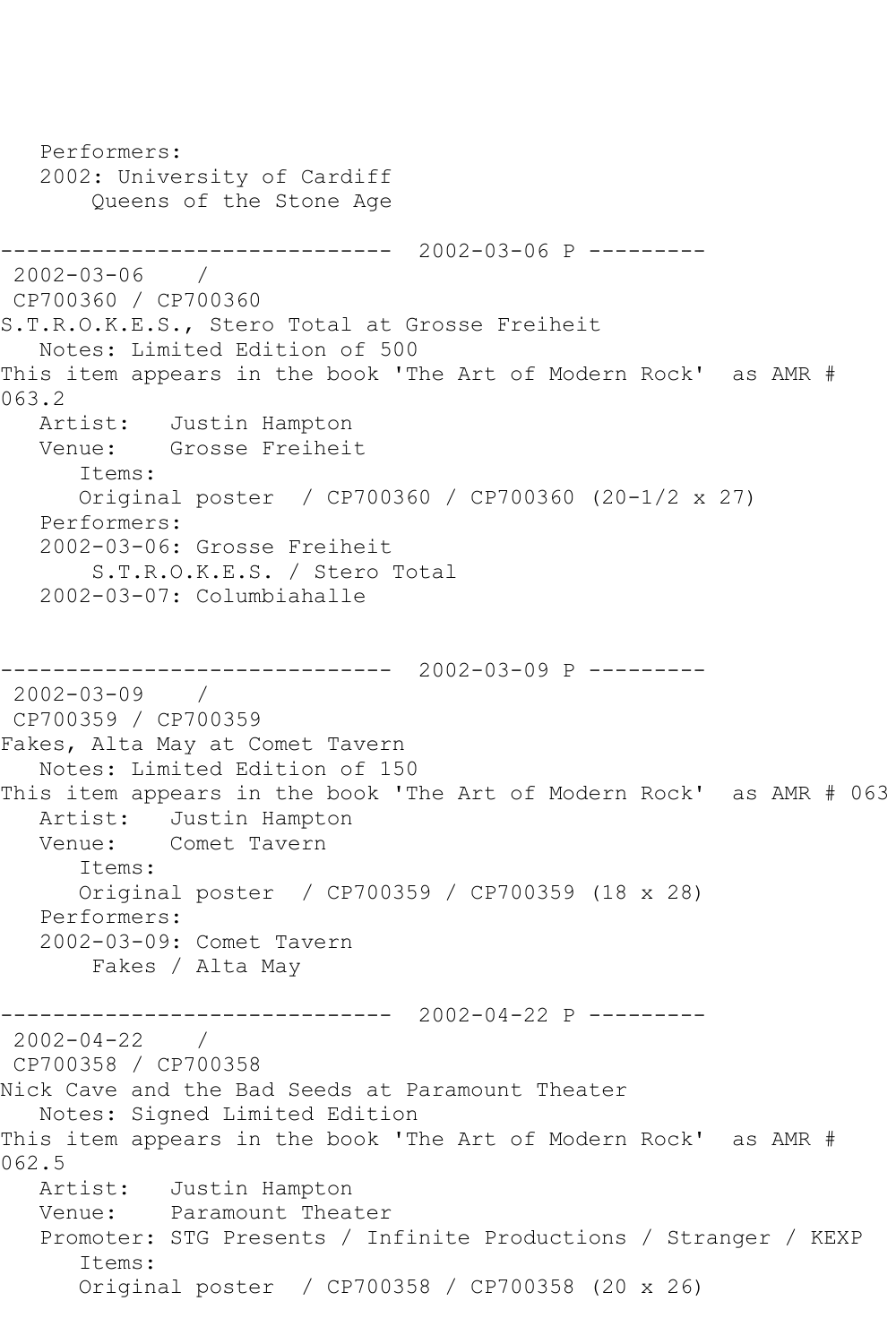```
 Performers:
   2002-04-22: Paramount Theater
        Nick Cave and the Bad Seeds
------------------------------ 2002-05-14 P ---------
2002-05-14 / 
CP700995 / CP700995
Motorhead, Morbid Angel at Catwalk
   Notes: Limited Edition of 250
This item appears in the book 'The Art of Modern Rock' as AMR # 
285.2<br>Artist:
            Justin Hampton<br>Catwalk
  Venue:
   Promoter: Stranger / Machine Entertainment
       Items:
       Original poster / CP700995 / CP700995 (22 x 30)
   Performers:
    2002-05-14: Catwalk
        Motorhead / Morbid Angel
------------------------------ 2002-08-31 P ---------
2002-08-31 / 
CP051625 / CP051625
Nebula 21, Argonaut at Hells Kitchen
  Artist: Justin Hampton<br>Venue: Hells Kitchen
            Hells Kitchen
       Items:
       Original poster / CP051625 / CP051625
   Performers:
    2002-08-31: Hells Kitchen
        Nebula 21 / Argonaut / Bronze
------------------------------ 2002-09-05 P ---------
2002 - 09 - 05CP051626 / CP051626
Jermaine Rogers, Emek at Showbox
       Benefit: Post Neo Explosionism / Posters / Prints / Paintings 
/ Original Artworks / Propaganda
  Artist: Justin Hampton<br>Venue: Showbox
            Showbox
       Items:
       Original poster / CP051626 / CP051626
   Performers:
    2002-09-05 2002-09-06: Showbox
        Jermaine Rogers / Emek / Justin Hampton / Doug Martsch / Mike 
Johnson / James Mercer / Dirty Birds / Alta May / Fitz of Depression
```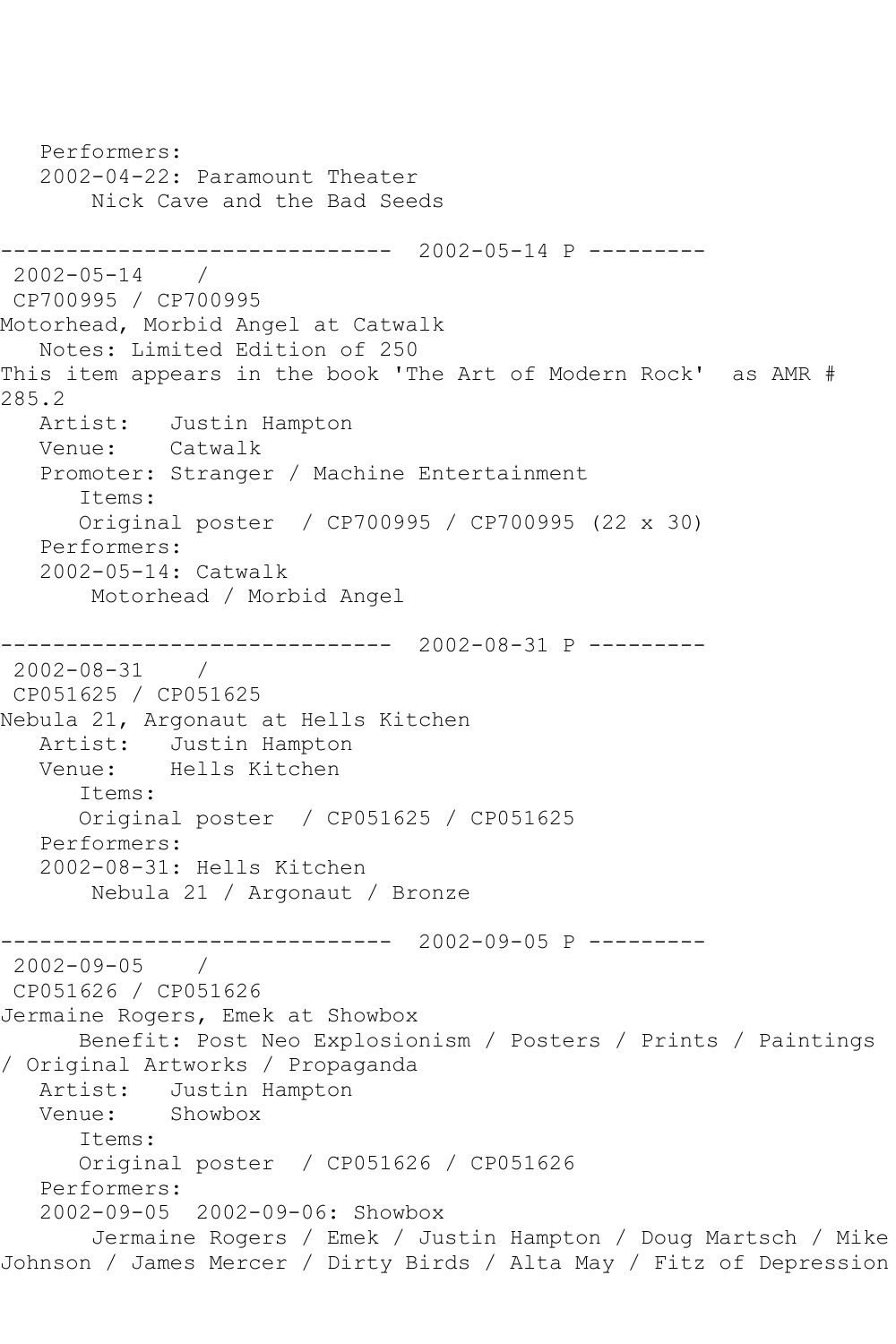------------------------------ 2002-10-25 P --------- 2002-10-25 / CP051560 / CP051560 James Brown at Paramount Theater - Oakland, CA Artist: Justin Hampton Venue: Paramount Theater, Oakland Items: Original poster / CP051560 / CP051560 Performers: 2002-10-25: Paramount Theater, Oakland James Brown ------------------------------ 2002-11-08 P --------- 2002-11-08 / CP700354 / CP700354 Brad, Happy Chichester at Chop Suey Notes: Signed Limited Edition of 200 This item appears in the book 'The Art of Modern Rock' as AMR # 062 Artist: Justin Hampton Venue: Chop Suey Items: Original poster / CP700354 / CP700354 (17 x 35) Performers: 2002-11-08: Chop Suey Brad / Happy Chichester 2002-11-10: Showbox ------------------------------ 2002-11-10 P --------- 2002-11-10 / CP031100 / NM11050 Brad at Chop Suzy Artist: Justin Hampton<br>Venue: Chop Suzv Chop Suzy Items: Original poster / CP031100 / NM11050 Performers: 2002-11-10: Chop Suzy Brad ------------------------------ 2002-12-02 P --------- 2002-12-02 / CP051549 / CP051549 Queens of the Stone Age at Paradiso - Amsterdam, Ne Artist: Justin Hampton Venue: Paradiso Promoter: Mojo Concerts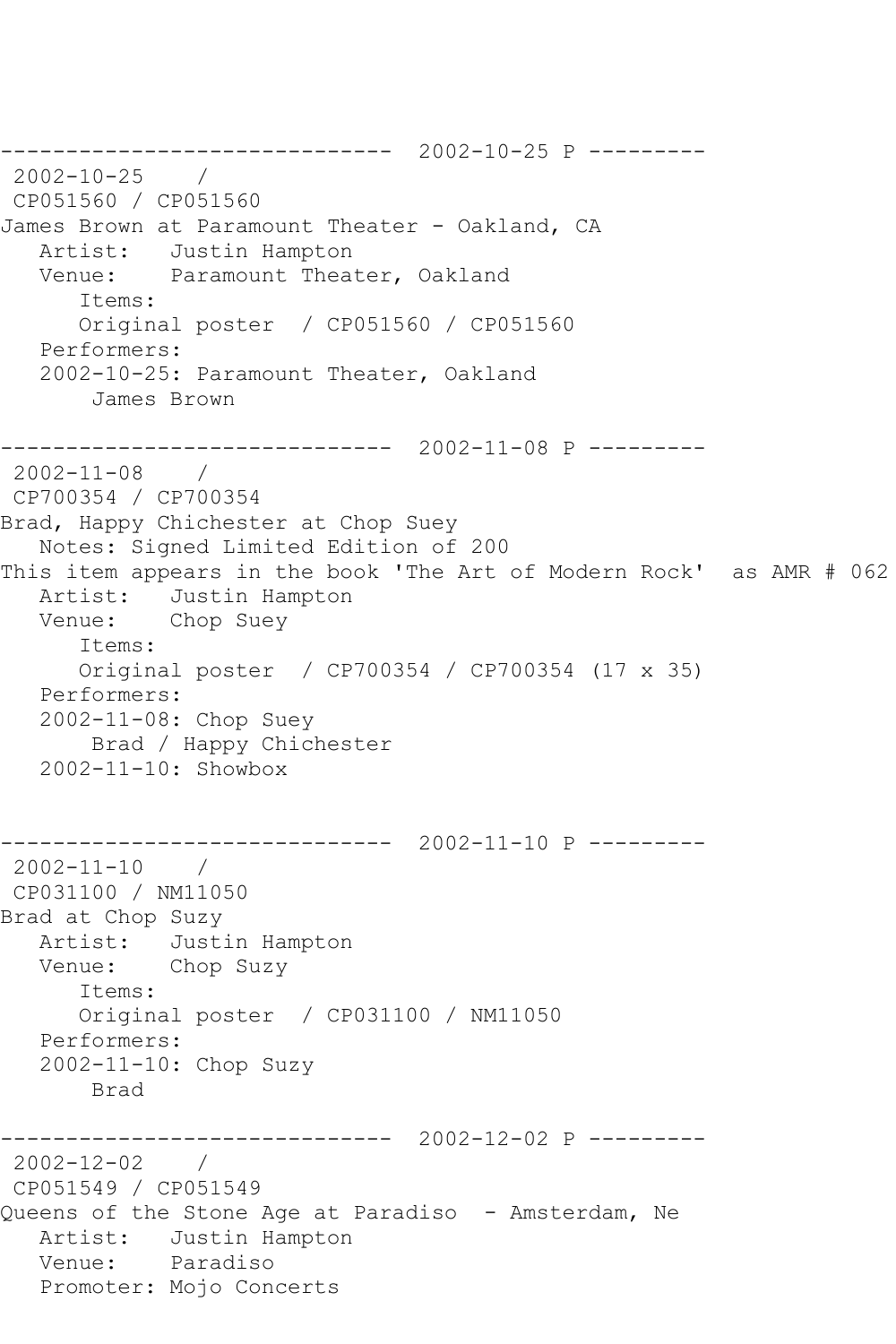Items: Original poster / CP051549 / CP051549 Performers: 2002-12-02: Paradiso Queens of the Stone Age ------------------------------ 2003 P --------- 2003 / CP700362 / CP700362 Queens of the Stone Age, Turbonegro at New Daisy Theater [Memphis, TN] Notes: Limited Edition of 150 This item appears in the book 'The Art of Modern Rock' as AMR # 063.4 Artist: Justin Hampton Venue: New Daisy Theater Items: Original poster / CP700362 / CP700362 (18 x 36) Performers: 2003: New Daisy Theater Queens of the Stone Age / Turbonegro ------------------------------ 2003-01-14 P --------- 2003-01-14 / CP700991 / CP700991 Queens of the Stone Age at Akasaka Blitz Notes: This item appears in the book 'The Art of Modern Rock' as AMR # 284 Artist: Justin Hampton Venue: Akasaka Blitz Promoter: Udo Artists Items: Original poster / CP700991 / CP700991 (22 x 28) Performers: 2003-01-14: Akasaka Blitz Queens of the Stone Age ------------------------------ 2003-01-20 P --------- 2003-01-20 / CP030917 / NM10866 Flaming Lips at Rock City Artist: Justin Hampton Venue: Rock City Items: Original poster / CP030917 / NM10866 (22 x 26) Performers: 2003-01-20: Rock City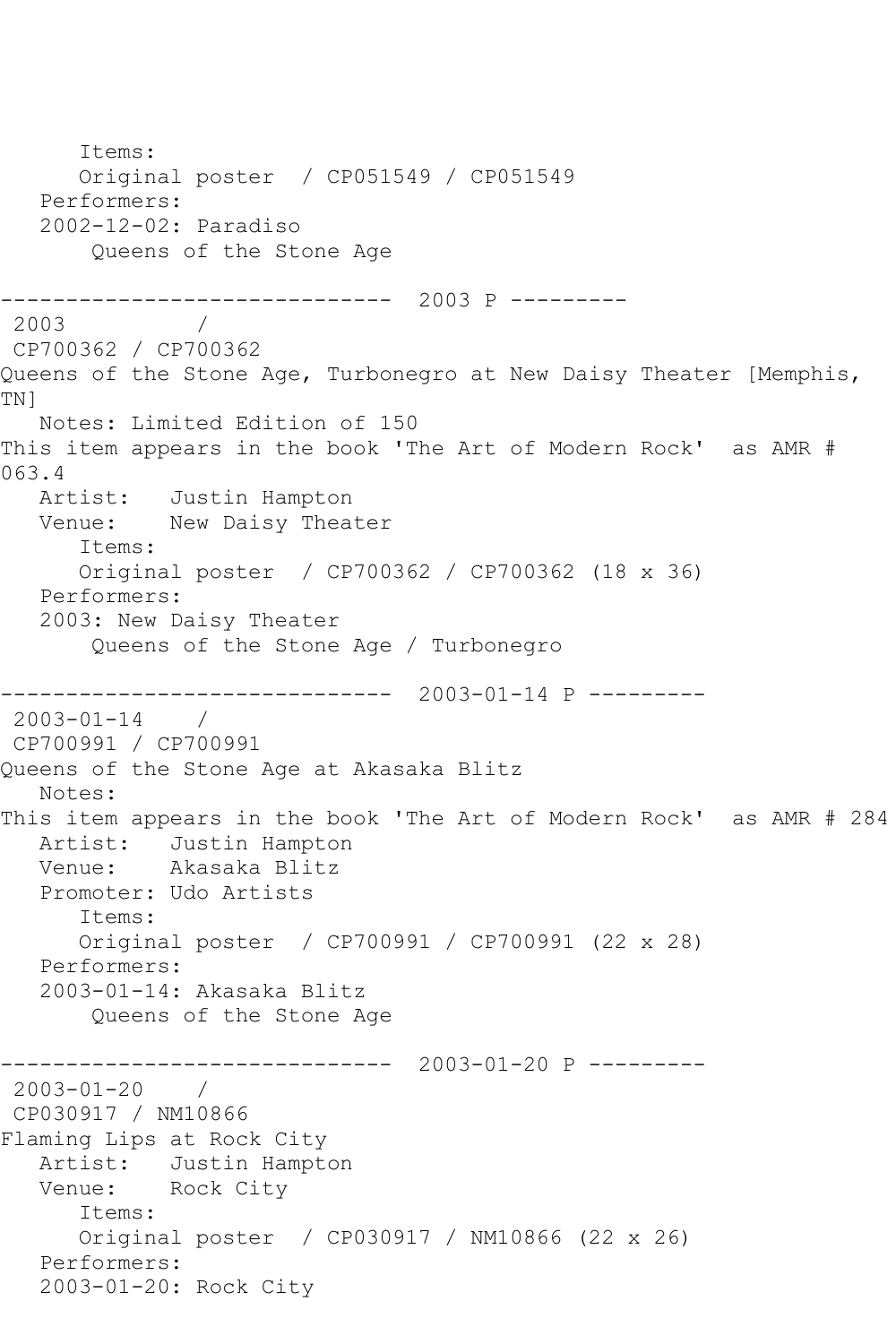Flaming Lips

------------------------------ 2003-03-02 P --------- 2003-03-02 / CP700992 / CP700992 Queens of the Stone Age, Rye Coalition at Nita's Hideaway Notes: Limited Edition of 150 This item appears in the book 'The Art of Modern Rock' as AMR # 284.2 Artist: Justin Hampton Venue: Nita's Hideaway Items: Original poster / CP700992 / CP700992 (18 x 32-1/2) Performers: 2003-03-02: Nita's Hideaway Queens of the Stone Age / Rye Coalition ------------------------------ 2003-03-04 P --------- 2003-03-04 / CP051554 / CP051554 Queens of the Stone Age, Rye Coalition at Xcape Club Artist: Justin Hampton Venue: Xcape Club Items: Original poster / CP051554 / CP051554 Performers: 2003-03-04: Xcape Club Queens of the Stone Age / Rye Coalition ------------------------------ 2004-01-29 P --------- 2004-01-29 / CP051573 / CP051573 Longview at Mean Fiddler Artist: Justin Hampton Venue: Mean Fiddler Promoter: SJM Concerts / Helter Skelter Items: Original poster / CP051573 / CP051573 Performers: 2004-01-29: Mean Fiddler Longview ------------------------------ NONE P-1 --------- NONE / CP013716 / JHBOMBF Bomb Factory Artist: Justin Hampton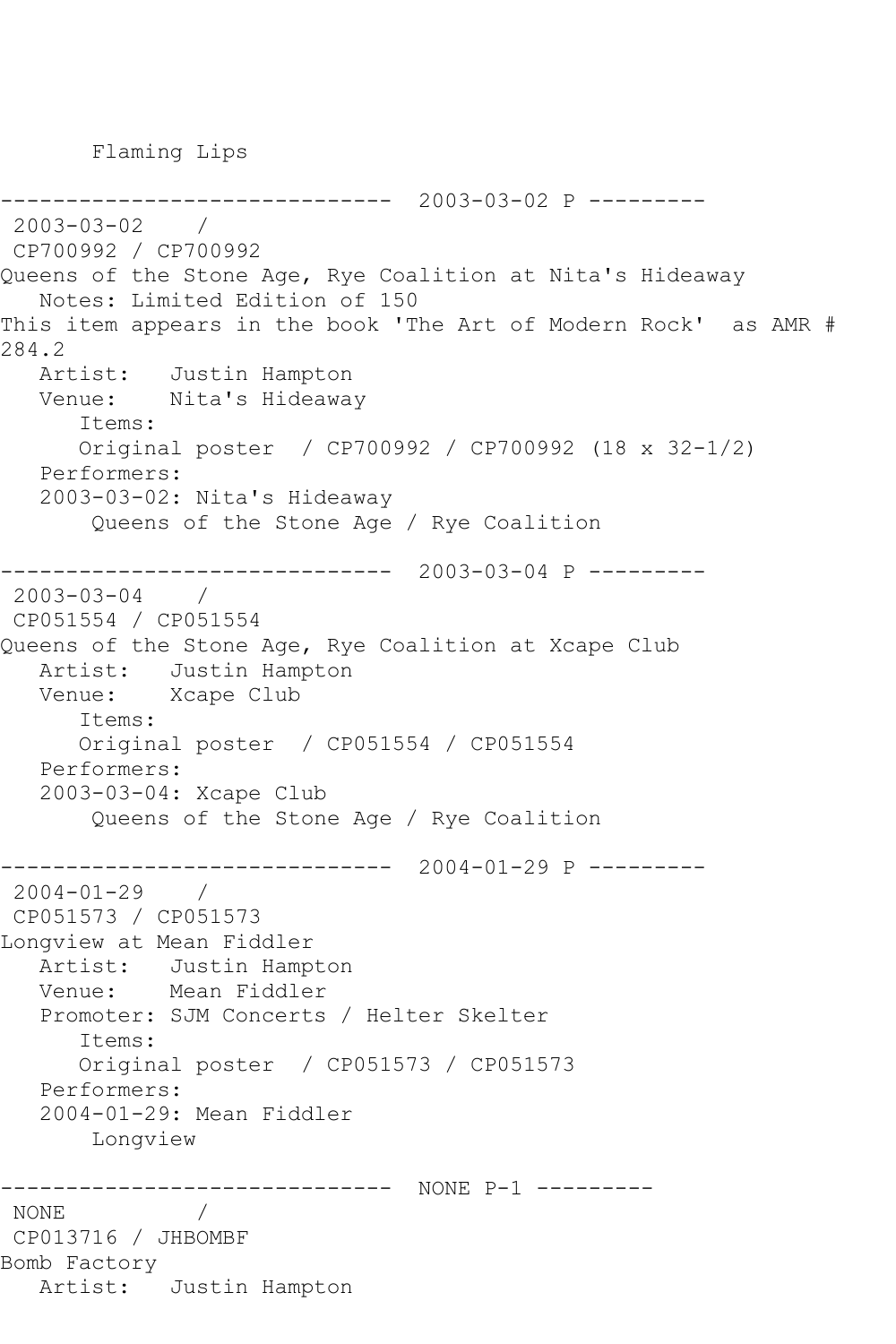Items: Original poster Edition 1 / CP013716 / JHBOMBF Performers: NONE: Bomb Factory ------------------------------ zzzz-01-06 P --------  $zzzz-01-06$  s / CP051595 / CP051595 Presidents of the United States of America, Chixdigit at Sailors Union of the Pacific Artist: Justin Hampton Venue: Sailors Union of the Pacific Promoter: Monqui / Infinite Productions Items: Original poster / CP051595 / CP051595 Performers: zzzz-01-06 sat: Sailors Union of the Pacific Presidents of the United States of America / Chixdiggit zzzz-01-04 thu zzzz-01-05 fri: La Luna Presidents of the United States of America / Chixdiggit ------------------------------ zzzz-01-06 P --------  $zzzz-01-06$  s / CP051607 / CP051607 Nirvana, Tad at Hub Ballroom Benefit: Sub Pop Artist: Justin Hampton Venue: Hub Ballroom, University of Washington Items: Original poster / CP051607 / CP051607 Performers: zzzz-01-06 sat: Hub Ballroom, University of Washington Nirvana / Tad / Gits / Crunch Bird ------------ zzzz-01-15 P --------zzzz-01-15 / CP051603 / CP051603 Sum 41, Unwritten Law at Ogden Theater - Ogden, UT Artist: Justin Hampton<br>Venue: Ogden Theater Ogden Theater Items: Original poster / CP051603 / CP051603 Performers: zzzz-01-15: Ogden Theater Sum 41 / Unwritten Law zzzz-01-16: Utah State Fairgrounds Sum 41 / Unwritten Law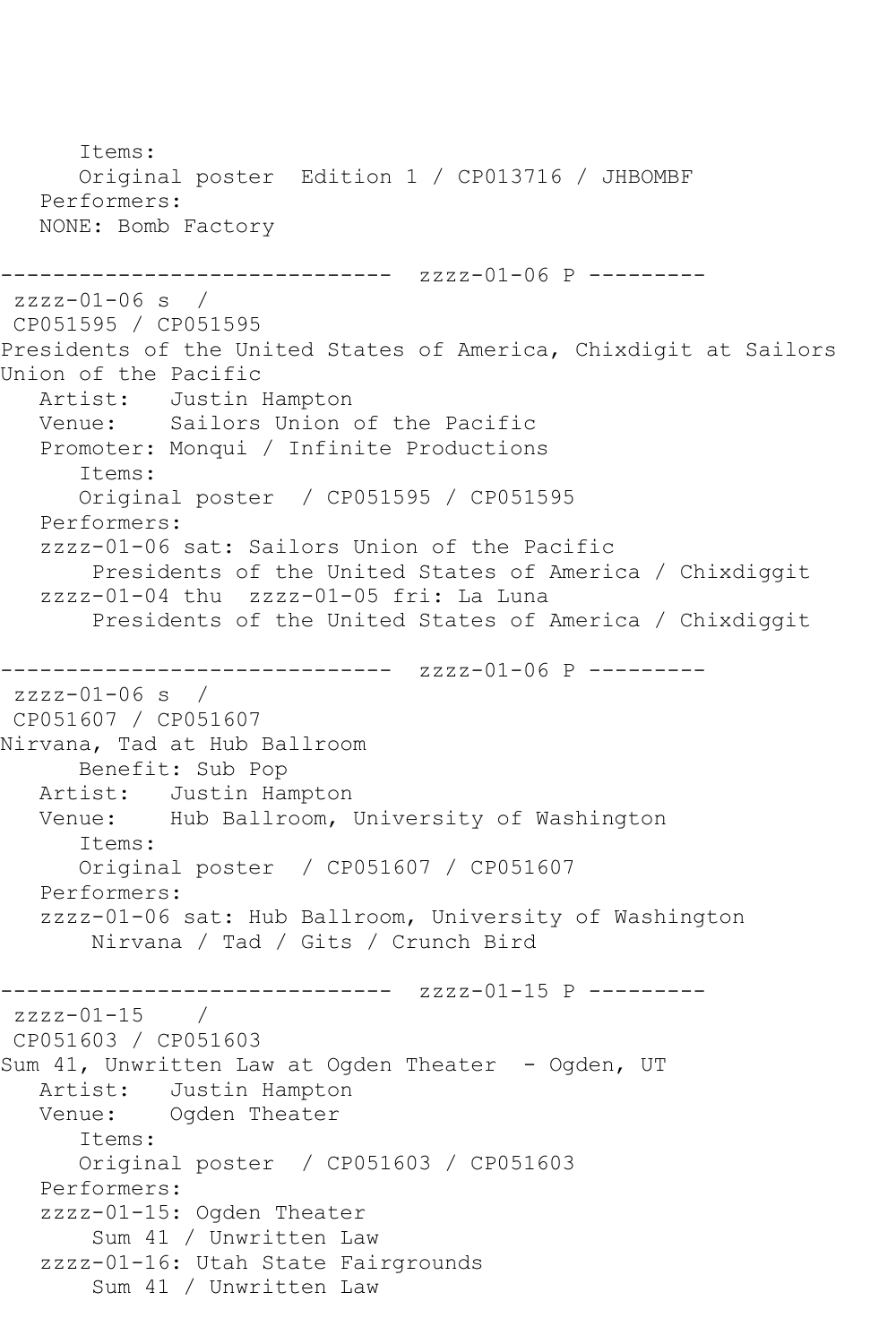```
 zzzz-01-18: House of Blues
        Sum 41 / Unwritten Law
    zzzz-01-19: Rialto Theater
        Sum 41 / Unwritten Law
    zzzz-01-20: Club 530
        Sum 41 / Unwritten Law
    zzzz-01-21: Glass House
        Sum 41 / Unwritten Law
    zzzz-01-23: Hollywood Paladium
        Sum 41 / Unwritten Law
    zzzz-01-26: Warfield Theater
        Sum 41 / Unwritten Law
    zzzz-01-28: Big Easy
        Sum 41 / Unwritten Law
    zzzz-01-29: Paramount Theater, Oakland
        Sum 41 / Unwritten Law
    zzzz-01-30: Roseland Theater
        Sum 41 / Unwritten Law
------------------------------ zzzz-02-22 P ---------
zzzz-02-22CP051553 / CP051553
Queens of the Stone Age, Rye Coalition at Joint Hard Rock Cafe and 
Hotel
   Notes: Signed Limited Edition of 150
This item appears in the book 'The Art of Modern Rock' as AMR # 285
  Artist: Justin Hampton<br>Venue: Joint Hard Roc
            Joint Hard Rock Cafe and Hotel
       Items:
       Original poster / CP051553 / CP051553
   Performers:
    zzzz-02-22: Joint Hard Rock Cafe and Hotel
        Queens of the Stone Age / Rye Coalition
                --------------- zzzz-02-26 P ---------
zzzz-02-26 / 
CP051552 / CP051552
Queens of the Stone Age, Rye Coalition at Ventura Theater
  Artist: Justin Hampton<br>Venue: Ventura Theate
            Ventura Theater
       Items:
       Original poster / CP051552 / CP051552
   Performers:
    zzzz-02-26: Ventura Theater
        Queens of the Stone Age / Rye Coalition
               ------------------------------ zzzz-03-07 P ---------
```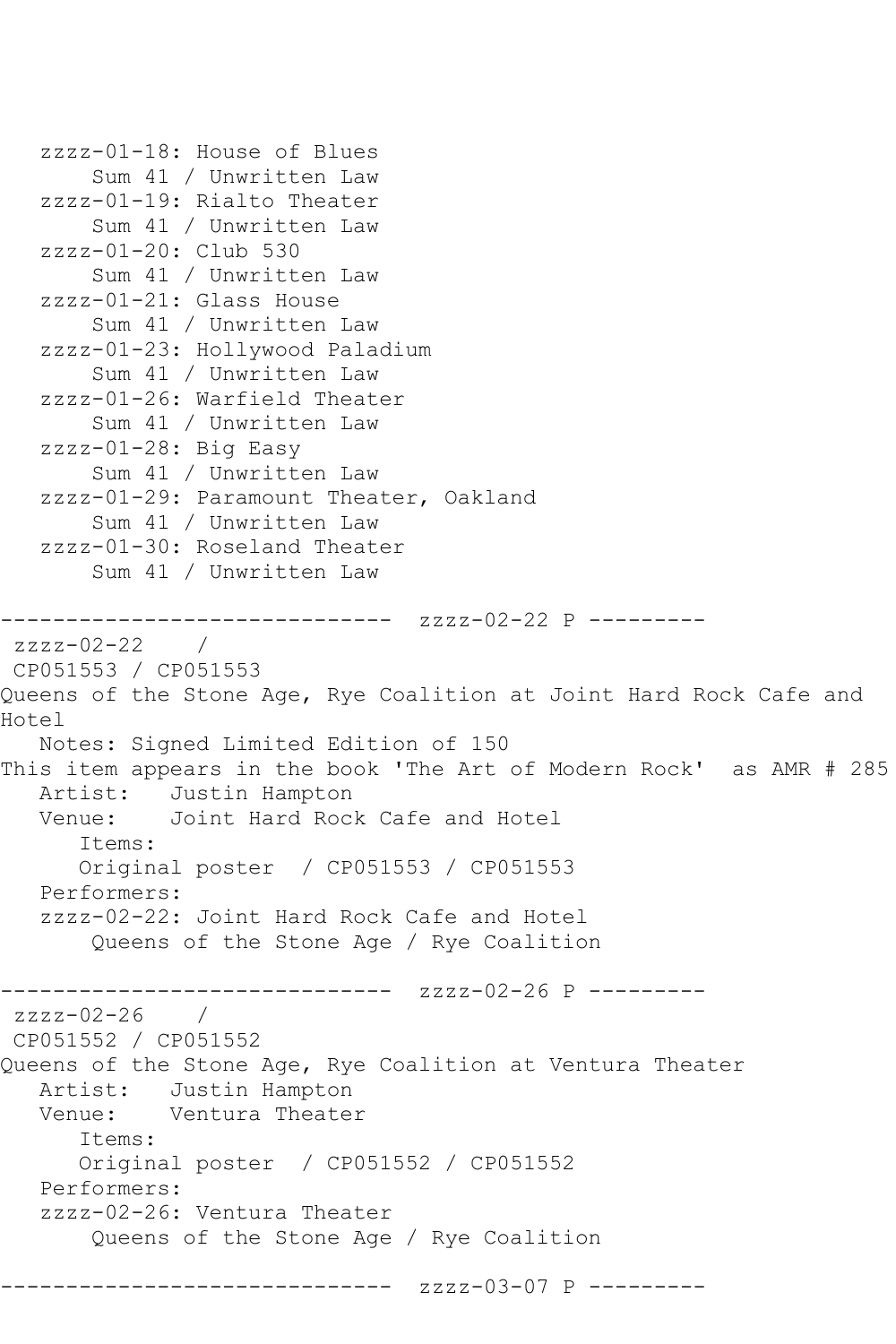```
zzzz-03-07 s / 
CP051576 / CP051576
Melvins, Mudhoney at Showbox
      Benefit: 20th Anniversary
   Artist: Justin Hampton
   Venue: Showbox
   Promoter: Thrasher Presents
      Items:
      Original poster / CP051576 / CP051576
   Performers:
   zzzz-03-07 sun: Showbox
       Melvins / Mudhoney / Big Business
------------------------------ zzzz-03-12 P ---------
zzzz-03-12 f / 
CP051575 / CP051575
Iotolas, Muddy River Nightmare Band at Hell's Kitchen
   Artist: Justin Hampton
   Venue: Hell's Kitchen
      Items:
      Original poster / CP051575 / CP051575
   Performers:
   zzzz-03-12 fri: Hell's Kitchen
        Iotolas / Muddy River Nightmare Band / Von Curses / Zero Down
------------------------------ zzzz-03-14 P ---------
zzzz-03-14 / 
CP051559 / CP051559
Queens of the Stone Age, Turbo Negro at New Daisy Theater -
Memphis, TN
   Artist: Justin Hampton
   Venue: New Daisy Theater
      Items:
      Original poster / CP051559 / CP051559
   Performers:
   zzzz-03-14: New Daisy Theater
       Queens of the Stone Age / Turbo Negro
------------------------------ zzzz-03-19 P ---------
zzzz-03-19CP051547 / CP051547
Queens of the Stone Age, Turbo Negro at PNE
   Artist: Justin Hampton
   Venue: PNE
      Items:
      Original poster / CP051547 / CP051547
   Performers:
```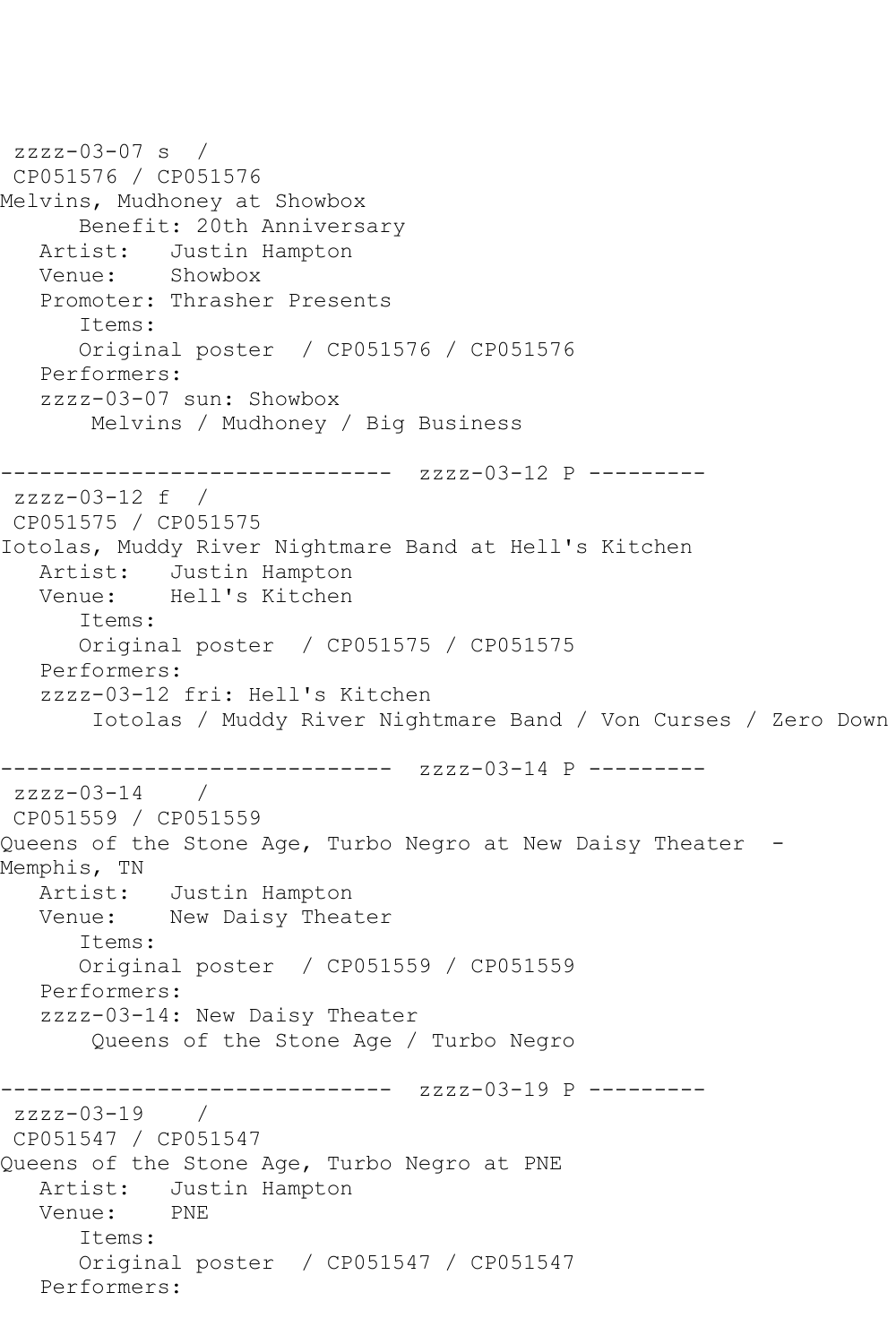zzzz-03-19: PNE Queens of the Stone Age / Turbo Negro ------------------------------ zzzz-03-24 P --------  $zzzz-03-24$ CP051561 / CP051561 Queens of the Stone Age, Turbo Negro at Norva Theater Artist: Justin Hampton Venue: Norva Theater Items: Original poster / CP051561 / CP051561 Performers: zzzz-03-24: Norva Theater Queens of the Stone Age / Turbo Negro ------------------------------ zzzz-03-26 P -------- zzzz-03-26 / CP051562 / CP051562 Queens of the Stone Age, Turbo Negro at Convention Center -Anaheim, CA Artist: Justin Hampton Venue: Convention Center Items: Original poster / CP051562 / CP051562 Performers: zzzz-03-26: Convention Center Queens of the Stone Age / Turbo Negro ------------------------------ zzzz-03-27 P -------- zzzz-03-27 f / CP051586 / CP051586 Dandy Warhols, Pink Martini at Showbox Artist: Justin Hampton<br>Venue: Showbox Showbox Items: Original poster / CP051586 / CP051586 Performers: zzzz-03-27 fri: Showbox Dandy Warhols / Pink Martini ------------------------------ zzzz-05-03 P --------  $zzzz-05-03$  t / CP051609 / CP051609 Jessamilie, This Busy Monster at Re-Bar - Seattle, WA Artist: Justin Hampton Venue: Re-Bar Items: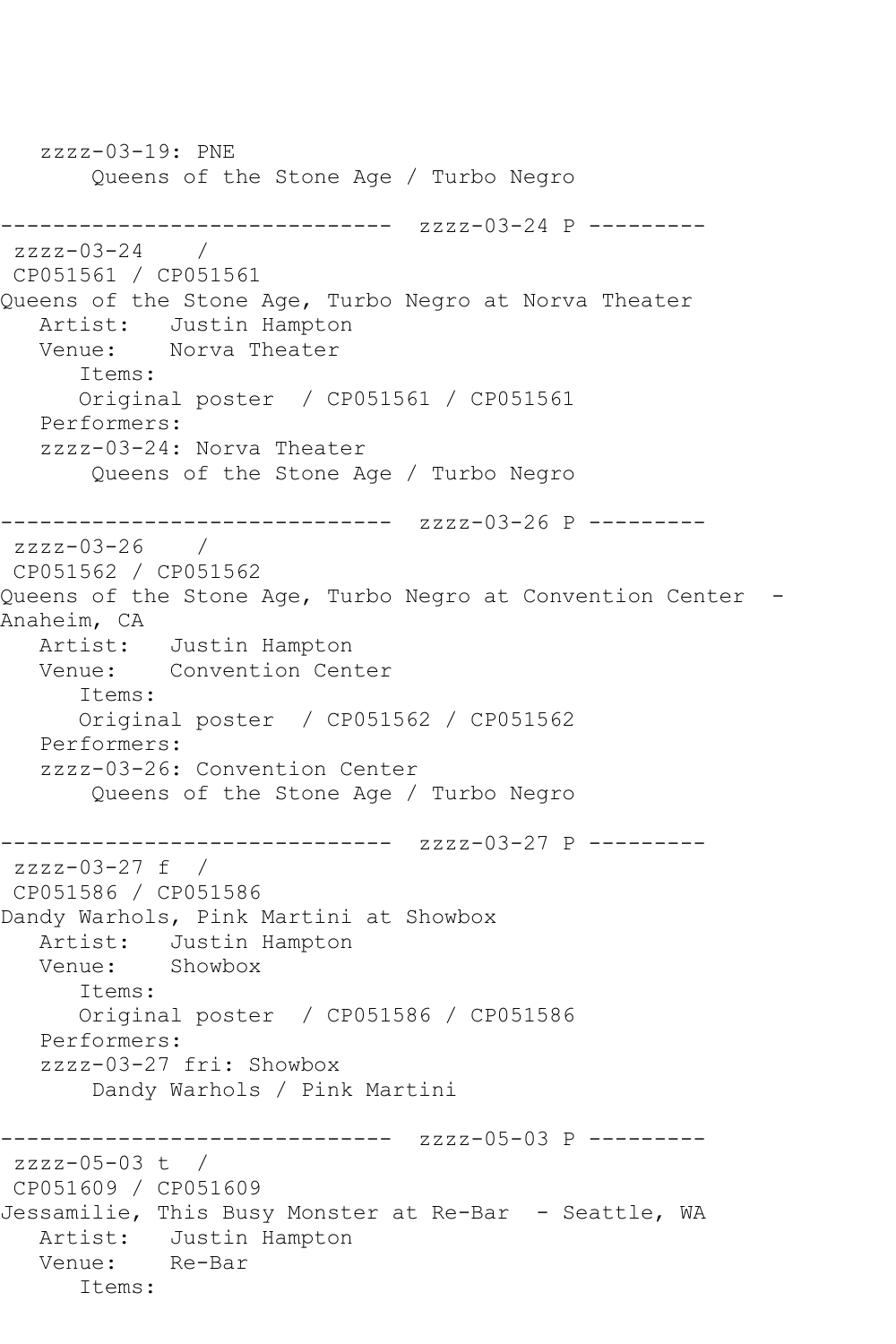Original poster / CP051609 / CP051609 Performers: zzzz-05-03 tue: Re-Bar Jessamilie / This Busy Monster / Incredible Force Junior ------------------------------ zzzz-05-10 P -------- zzzz-05-10 f / CP051606 / CP051606 Burma Shave, Karma Credit at Uncle Rocky's Artist: Justin Hampton Venue: Uncle Rocky's Items: Original poster / CP051606 / CP051606 Performers: zzzz-05-10 fri: Uncle Rocky's Burma Shave / Karma Credit / Bonitas Dream ------------------------------ zzzz-05-28 P -------- zzzz-05-28 t / CP051563 / CP051563 White Stripes at Grosse Freiheit Artist: Justin Hampton Venue: Grosse Freiheit Promoter: Karsten Jaeitike Items: Original poster / CP051563 / CP051563 Performers: zzzz-05-28 tue: Grosse Freiheit White Stripes ---------------------- zzzz-06-13 P --------zzzz-06-13 t / CP051621 / CP051621 Queens of the Stone Age at Graceland - Seattle, WA Artist: Justin Hampton Venue: Graceland Promoter: Infinite Productions / 107.7 End / KISW / Stranger Items: Original poster / CP051621 / CP051621 Performers: zzzz-06-13 thu: Graceland Queens of the Stone Age ------------------------------ zzzz-06-20 P -------- zzzz-06-20 f / CP051593 / CP051593 Penny Dreadfuls, Carmine at OK Hotel - Seattle, WA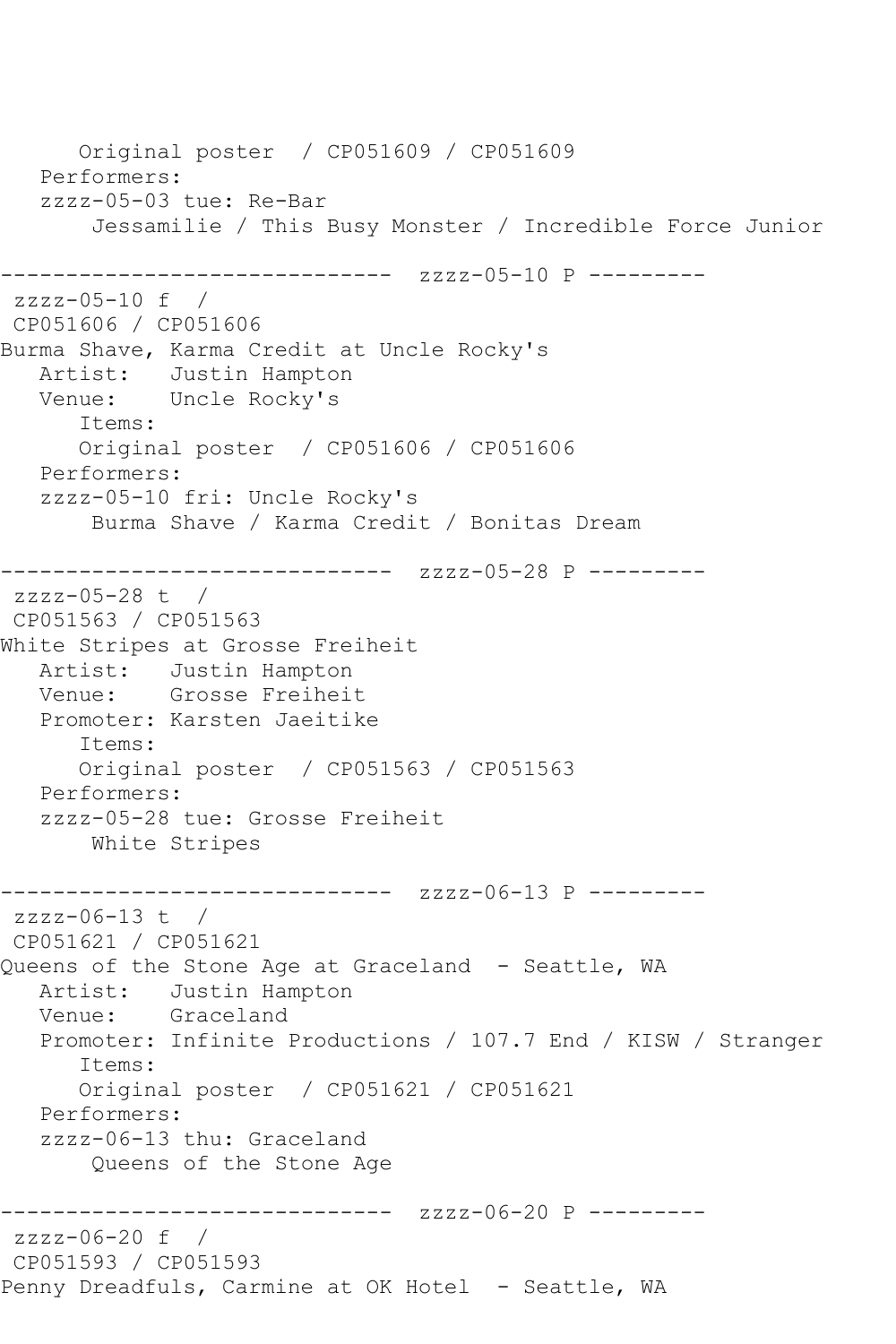```
Artist: Justin Hampton<br>Venue: OK Hotel
  Venue:
       Items:
       Original poster / CP051593 / CP051593
    Performers:
    zzzz-06-20 fri: OK Hotel
        Penny Dreadfuls / Carmine / Magpie / American Girls / Josh 
White
               ------------------------------ zzzz-07-07 P ---------
zzzz-07-07 / 
CP051605 / CP051605
Black Cat Orchestra at Moe
       Benefit: First Thursday
   Artist: Justin Hampton
   Venue: Moe
       Items:
       Original poster / CP051605 / CP051605
   Performers:
   zzzz-07-07: Moe
        Black Cat Orchestra
         ------------------------------ zzzz-07-10 P ---------
zzzz-07-10 m / 
CP051596 / CP051596
Radio Head, Drugstore at Sailors of the Pacific Union
   Artist: Justin Hampton
   Venue: Sailors of the Pacific Union
   Promoter: Monqui / KNDD
       Items:
       Original poster / CP051596 / CP051596
    Performers:
    zzzz-07-10 mon: Sailors of the Pacific Union
        Radio Head / Drugstore
         ------------------------------ zzzz-07-12 P ---------
zzzz-07-12 f / 
CP051622 / CP051622
Breeders, Poster Children at Showbox
   Artist: Justin Hampton
   Venue: Showbox
       Items:
       Original poster / CP051622 / CP051622
    Performers:
    zzzz-07-12 fri: Showbox
        Breeders / Poster Children / Bangs
```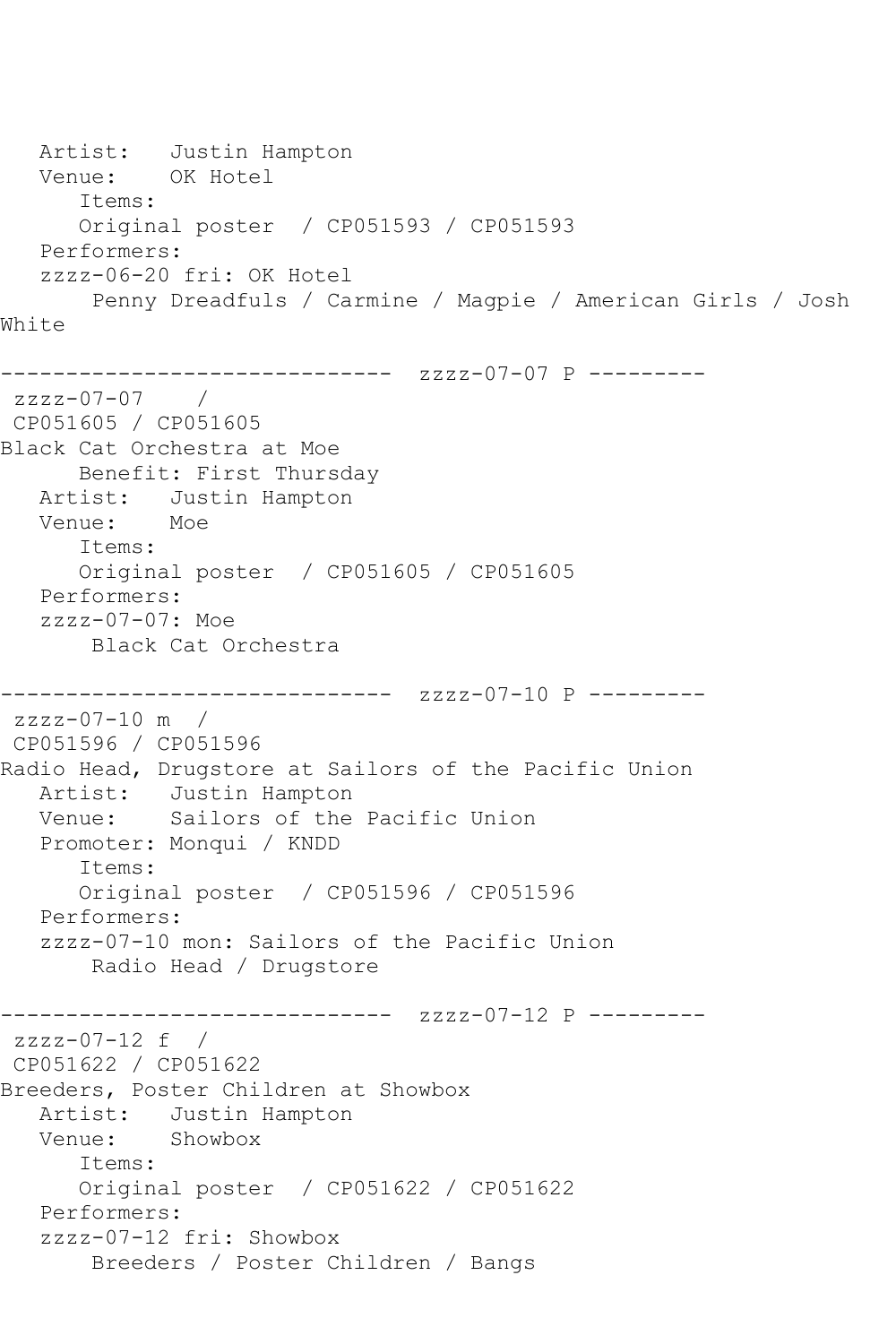------------------------------ zzzz-07-19 P -------- zzzz-07-19 / CP051582 / CP051582 Boredums, Sun City Girls at Moe Artist: Justin Hampton<br>Venue: Moe Venue: Items: Original poster / CP051582 / CP051582 Performers: zzzz-07-19 zzzz-07-20: Moe Boredoms / Sun City Girls ------------------------------ zzzz-07-25 P -------- zzzz-07-25 f / CP051565 / CP051565 Neko Case at Tin Angel Artist: Justin Hampton Venue: Tin Angel Items: Original poster / CP051565 / CP051565 Performers: zzzz-07-25 fri: Tin Angel Neko Case ------------------------------ zzzz-07-26 P --------  $zzzz-07-26$  t / CP051604 / CP051604 Manger Gens, Girl With 100 Heads at Re-Bar - Seattle, WA Artist: Justin Hampton Venue: Re-Bar Items: Original poster / CP051604 / CP051604 Performers: zzzz-07-26 tue: Re-Bar Manger Gens / Girl With 100 Heads / 66 Saints -------------- zzzz-08-01 P --------zzzz-08-01 t / CP051623 / CP051623 Fakes, Alta May at I Spy - Seattle, WA Artist: Justin Hampton Venue: I Spy Items: Original poster / CP051623 / CP051623 Performers: zzzz-08-01 thu: I Spy Fakes / Alta May / Static Radio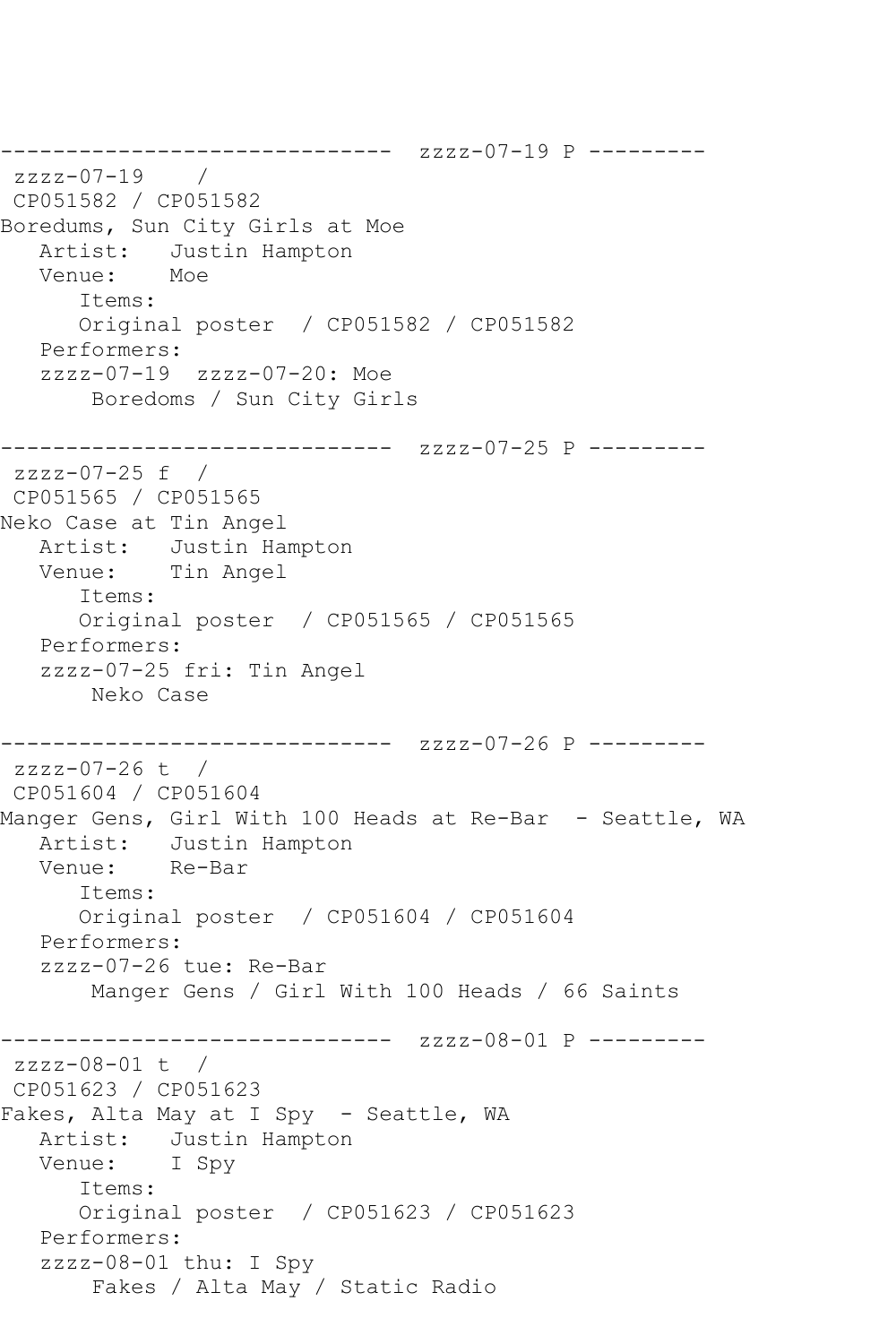```
------------------------------ zzzz-08-04 P ---------
zzzz-08-04 t / 
CP051608 / CP051608
Silkworm, Wicker Biscuit at Re-Bar - Seattle, WA<br>Artist: Justin Hampton
           Justin Hampton
   Venue: Re-Bar
       Items:
       Original poster / CP051608 / CP051608
   Performers:
    zzzz-08-04 tue: Re-Bar
        Silkworm / Wicker Biscuit / Sun Gallery
------------------------------ zzzz-08-12 P ---------
zzzz-08-12 f / 
CP051611 / CP051611
Sage, Katies Dimples at Slavonian Hall
   Artist: Justin Hampton
   Venue: Slavonian Hall
       Items:
       Original poster / CP051611 / CP051611
    Performers:
    zzzz-08-12 fri: Slavonian Hall
        Sage / Katies Dimples / Juned
       ------------------------------ zzzz-08-29 P ---------
zzzz-08-29 s / 
CP051579 / CP051579
Bernard Butler of Suede, Emme Gryner at ARO Space - Seattle, WA
   Artist: Justin Hampton
   Venue: ARO Space
    Promoter: Tasty Shows
       Items:
       Original poster / CP051579 / CP051579
   Performers:
   zzzz-08-29 sat: ARO Space
        Bernard Butler of Suede / Emme Gryner
         ------------------------------ zzzz-09-08 P ---------
zzzz-09-08 s /
CP051590 / CP051590
Harlow, Freeverse at Breakroom - Seattle, WA
   Artist: Justin Hampton
   Venue: Breakroom
       Items:
       Original poster / CP051590 / CP051590
   Performers:
```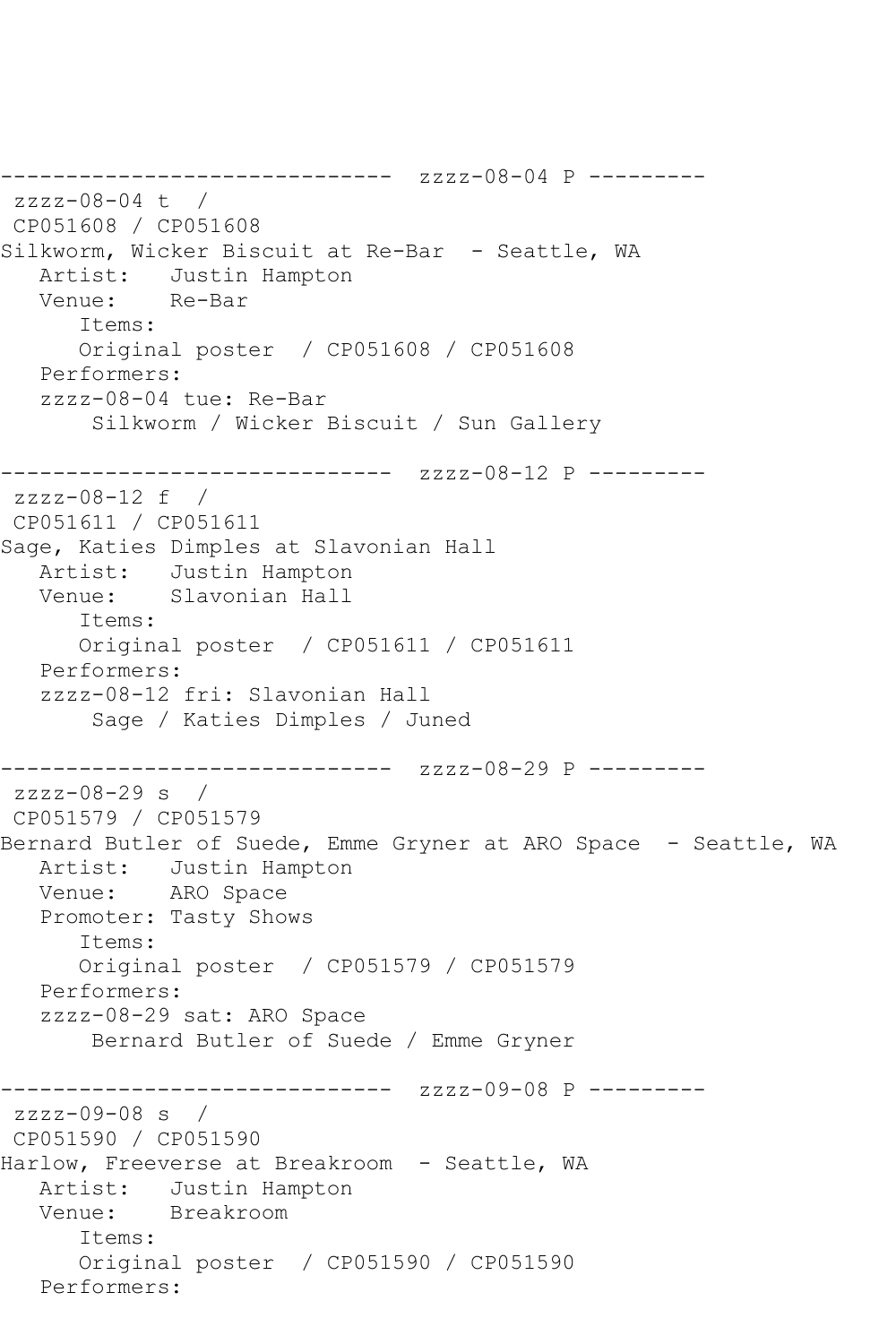```
 zzzz-09-08 sat: Breakroom
       Harlow / Freeverse / Fakes
------------------------------ zzzz-09-15 P ---------
zzzz-09-15 / 
CP051578 / CP051578
Nick Cave and the Bad Seeds, Low at 5th Avenue Theater - Seattle, WA
   Artist: Justin Hampton
   Venue: 5th Avenue Theater
   Promoter: Infinite / PARSEC / KCMU / Stranger
      Items:
      Original poster / CP051578 / CP051578
   Performers:
   zzzz-09-15: 5th Avenue Theater
       Nick Cave / Low
------------------------------ zzzz-09-16 P ---------
zzzz-09-16 / 
CP051566 / CP051566
White Stripes, Yeah Yeah Yeahs at Seahawks Stadium Exhibition Center
   Artist: Justin Hampton
   Venue: Seahawks Stadium Exhibition Center
   Promoter: Monqui
      Items:
      Original poster / CP051566 / CP051566
   Performers:
   zzzz-09-16: Seahawks Stadium Exhibition Center
       White Stripes / Yeah Yeah Yeahs
------------------------------ zzzz-09-17 P ---------
zzzz-09-17 f / 
CP051597 / CP051597
Seaweed, Into Another at S.U.P. Auditorium
   Artist: Justin Hampton
   Venue: S.U.P. Auditorium
   Promoter: Tasty Shows
      Items:
      Original poster / CP051597 / CP051597
   Performers:
   zzzz-09-17 fri: S.U.P. Auditorium
        Seaweed / Into Another / Speak Marker
------------------------------ zzzz-09-24 P ---------
zzzz-09-24 s / 
CP051601 / CP051601
Tricky, Laika at Moe
   Artist: Justin Hampton
```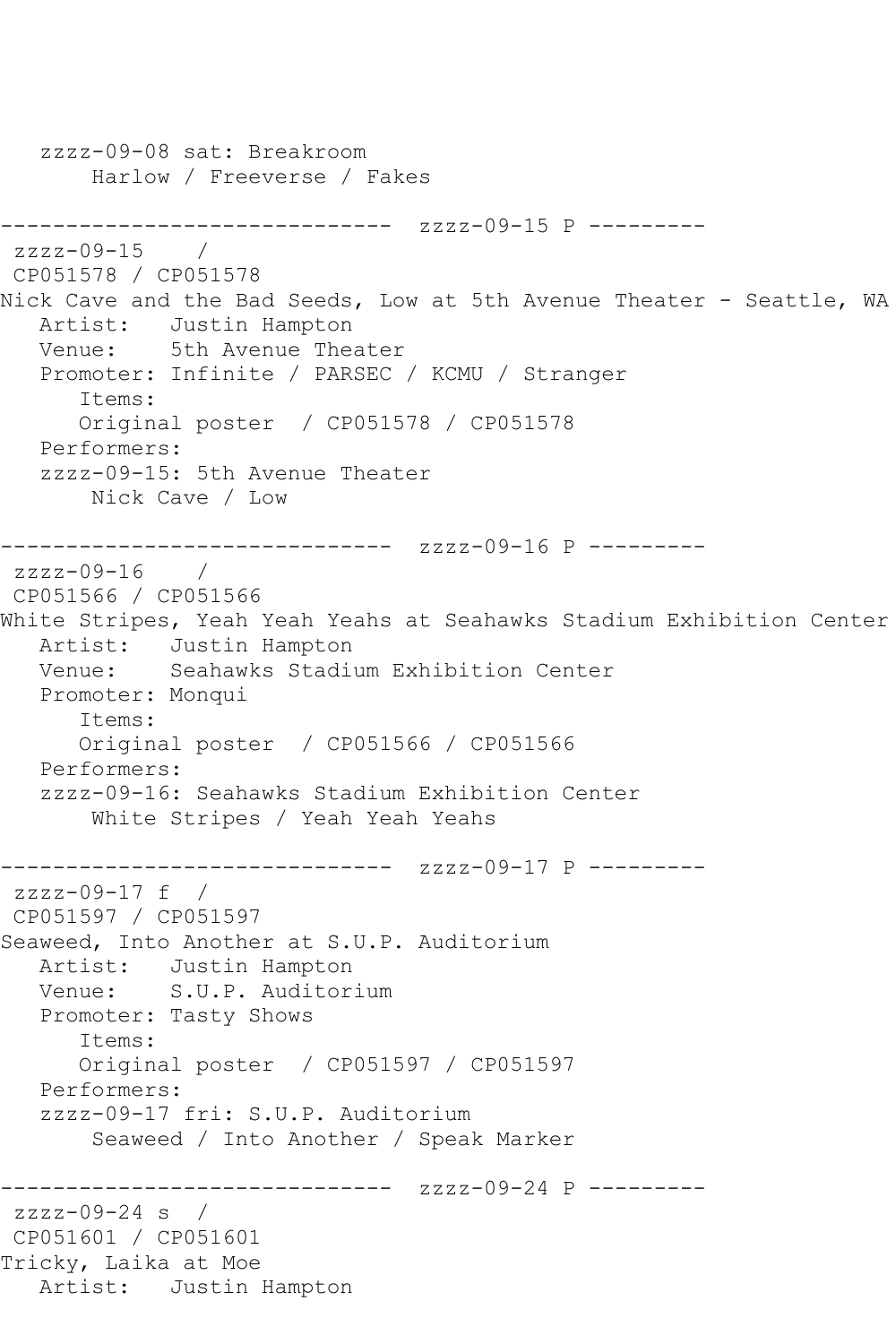```
 Venue: Moe
   Promoter: Moe Funk / Monqui
      Items:
      Original poster / CP051601 / CP051601
   Performers:
   zzzz-09-24 sun: Moe
       Tricky / Laika / DJ Masa / DJ Devona
   zzzz-09-25 mon: Moe
       Tricky / Laika / DJ Riz / DJ Kid
------------------------------ zzzz-09-26 P ---------
zzzz-09-26 t / 
CP060734 / CP060734
PJ Harvey, Ben Harper at 5th Avenue Theater - Seattle, WA
   Artist: Justin Hampton
   Venue: 5th Avenue Theater
   Promoter: Monqui Presents
      Items:
      Original poster / CP060734 / CP060734 (8-1/2 x 11)
   Performers:
   zzzz-09-26 tue: 5th Avenue Theater
       PJ Harvey / Ben Harper
------------------------------ zzzz-09-28 P ---------
zzzz-09-28 / 
CP051627 / CP051627
Sleater Kinney, Shannon Wright at Showbox
   Artist: Justin Hampton
   Venue: Showbox
   Promoter: Seattle Weekly
      Items:
      Original poster / CP051627 / CP051627
   Performers:
   zzzz-09-28 zzzz-09-29: Showbox
        Sleater Kinney / Shannon Wright / Quails
------------------------------ zzzz-10-01 P ---------
zzzz-10-01 w / 
CP051567 / CP051567
Built To Spill, Solace Brothers at Lupo's Heartbreak Hotel
   Artist: Justin Hampton
   Venue: Lupo's Heartbreak Hotel
      Items:
      Original poster / CP051567 / CP051567
   Performers:
   zzzz-10-01 wed: Lupo's Heartbreak Hotel
       Built To Spill / Solace Brothers
```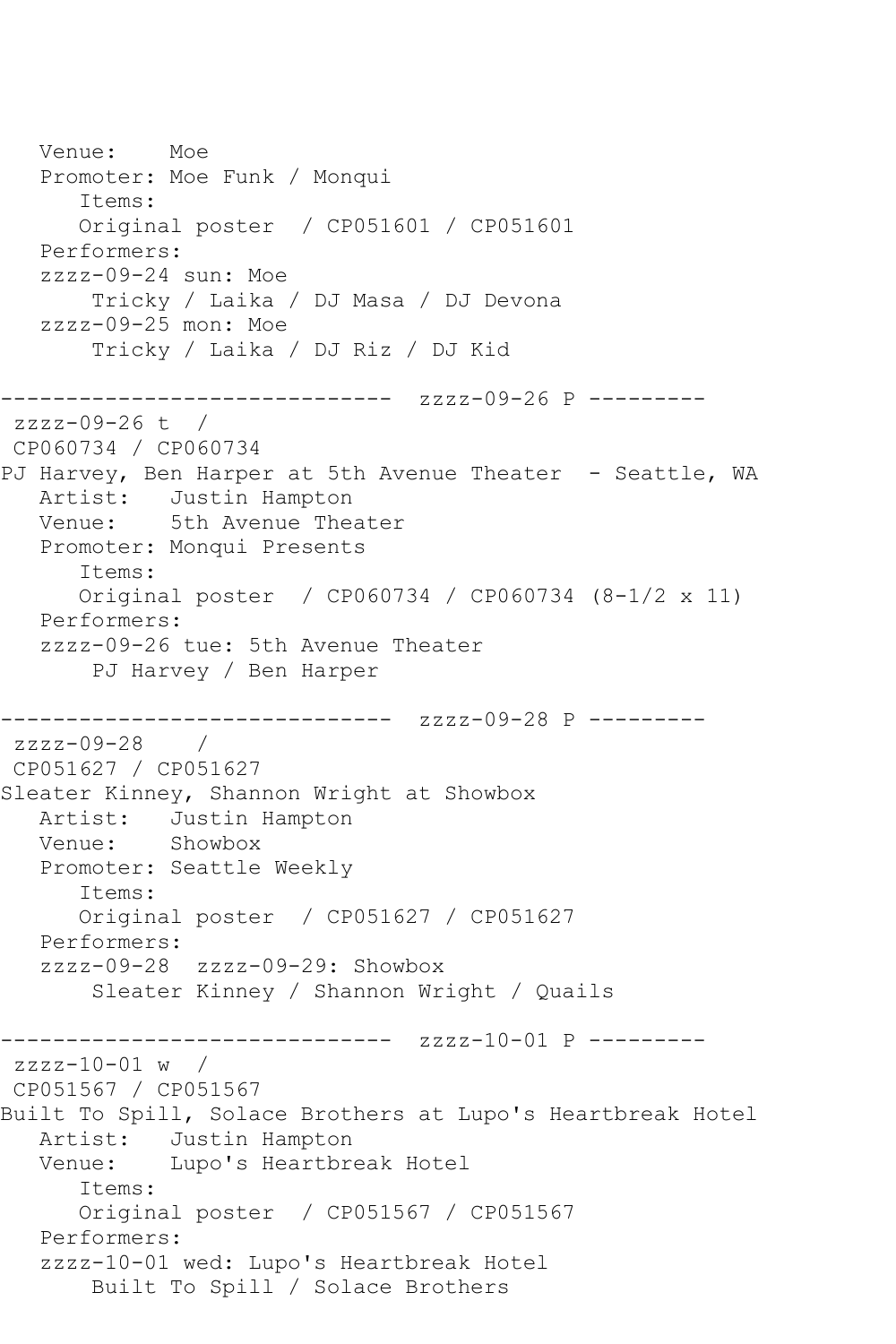```
------------------------------ zzzz-10-07 P ---------
zzzz-10-07 t / 
CP051569 / CP051569
Turbonegro, Amulett at Graceland - Auburn, WA
   Artist: Justin Hampton
   Venue: Graceland
      Items:
      Original poster / CP051569 / CP051569
   Performers:
   zzzz-10-07 tue: Graceland
       Turbo Negro / Amulett
------------------------------ zzzz-10-08 P ---------
zzzz-10-08 w / 
CP051570 / CP051570
Queens of the Stone Age, Distillers at Showbox
   Artist: Justin Hampton
   Venue: Showbox
   Promoter: 107.7 / Budweiser
      Items:
      Original poster / CP051570 / CP051570
   Performers:
   zzzz-10-08 wed: Showbox
       Queens of the Stone Age / Distillers
------------------------------ zzzz-10-13 P ---------
zzzz-10-13 / 
CP051568 / CP051568
Built to Spill, Solace Brothers at Firestone
   Artist: Justin Hampton
   Venue: Firestone
      Items:
      Original poster / CP051568 / CP051568
   Performers:
   zzzz-10-13: Firestone
       Built to Spill / Solace Brothers
------------------------------ zzzz-10-27 P ---------
zzzz-10-27 f /
CP051599 / CP051599
Super Chunk, Spinanes at S.U.P. Auditorium
 Artist: Justin Hampton
 Venue: S.U.P. Auditorium
      Items:
      Original poster / CP051599 / CP051599
   Performers:
```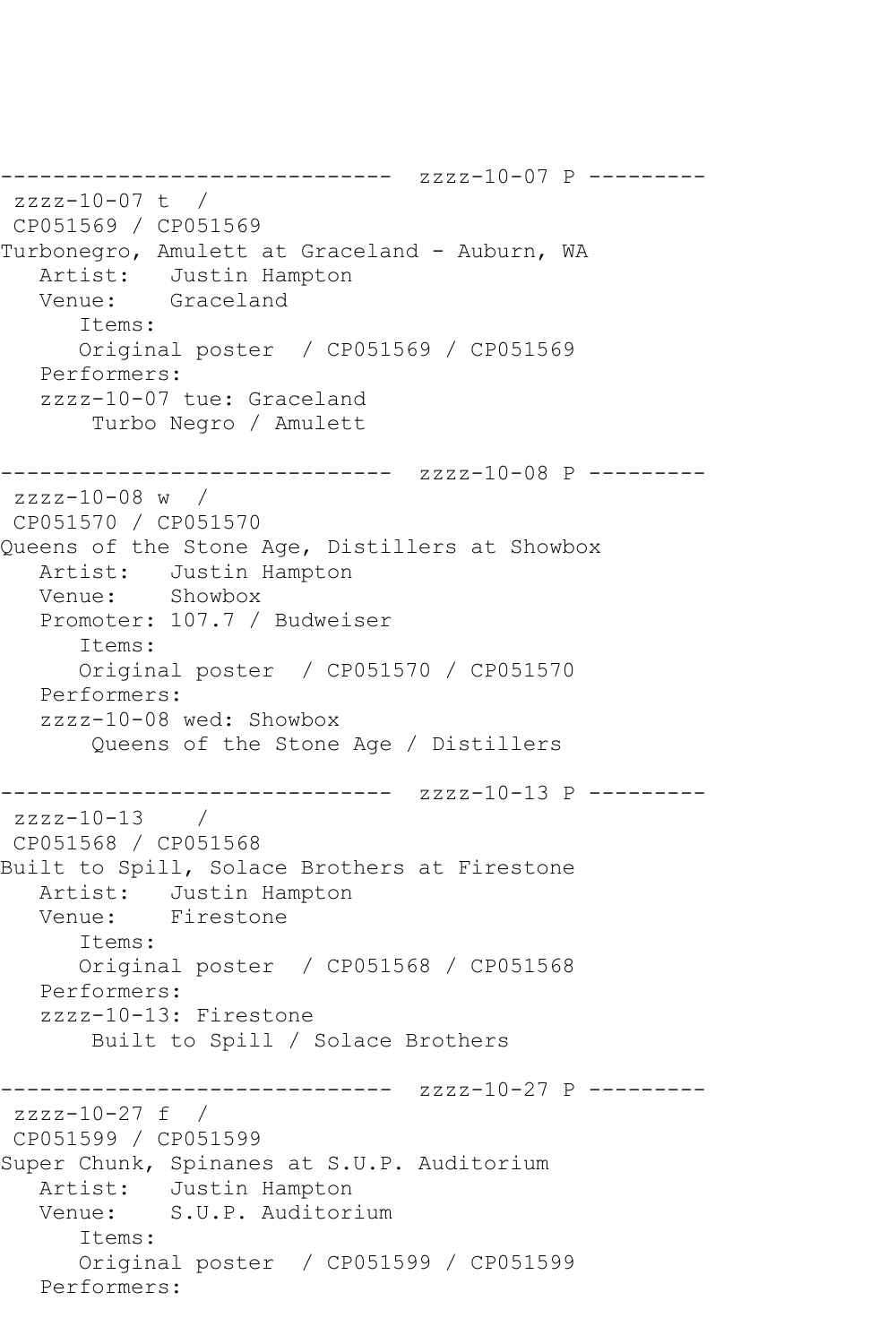zzzz-10-27 fri: S.U.P. Auditorium Super Chunk / Spinanes / Karl Hendricks Trio ------------------------------ zzzz-10-31 P --------  $zzzz-10-31$  t / CP051600 / CP051600 My Life With the Thrill, Kill Kult at DV8 - San Francisco, CA Benefit: Halloween Night Artist: Justin Hampton<br>Venue: DV8 Venue: Promoter: End / Dr. Martens / Monqui Items: Original poster / CP051600 / CP051600 Performers: zzzz-10-31 tue: DV8 My Life With the Thrill / Kill Kult / Eve's Plum / Big Stick / DJ Traci Lords ------------------------------ zzzz-11-04 P -------- zzzz-11-04 f / CP051610 / CP051610 My Name, Pond at Realto Theater Artist: Justin Hampton Venue: Realto Theater Items: Original poster / CP051610 / CP051610 Performers: zzzz-11-04 fri: Realto Theater My Name / Pond / Slingshot ------------------------------ zzzz-11-04 P -------- zzzz-11-04 f / CP051624 / CP051624 DOA, Rhythm Pigs at Viking Union Lounge Artist: Justin Hampton Venue: Viking Union Lounge Items: Original poster / CP051624 / CP051624 Performers: zzzz-11-04 fri: Viking Union Lounge DOA / Rhythm Pigs / Frail ------------------------------ zzzz-11-26 P -------- zzzz-11-26 s / CP051613 / CP051613 American Music Club, Come at Moe Artist: Justin Hampton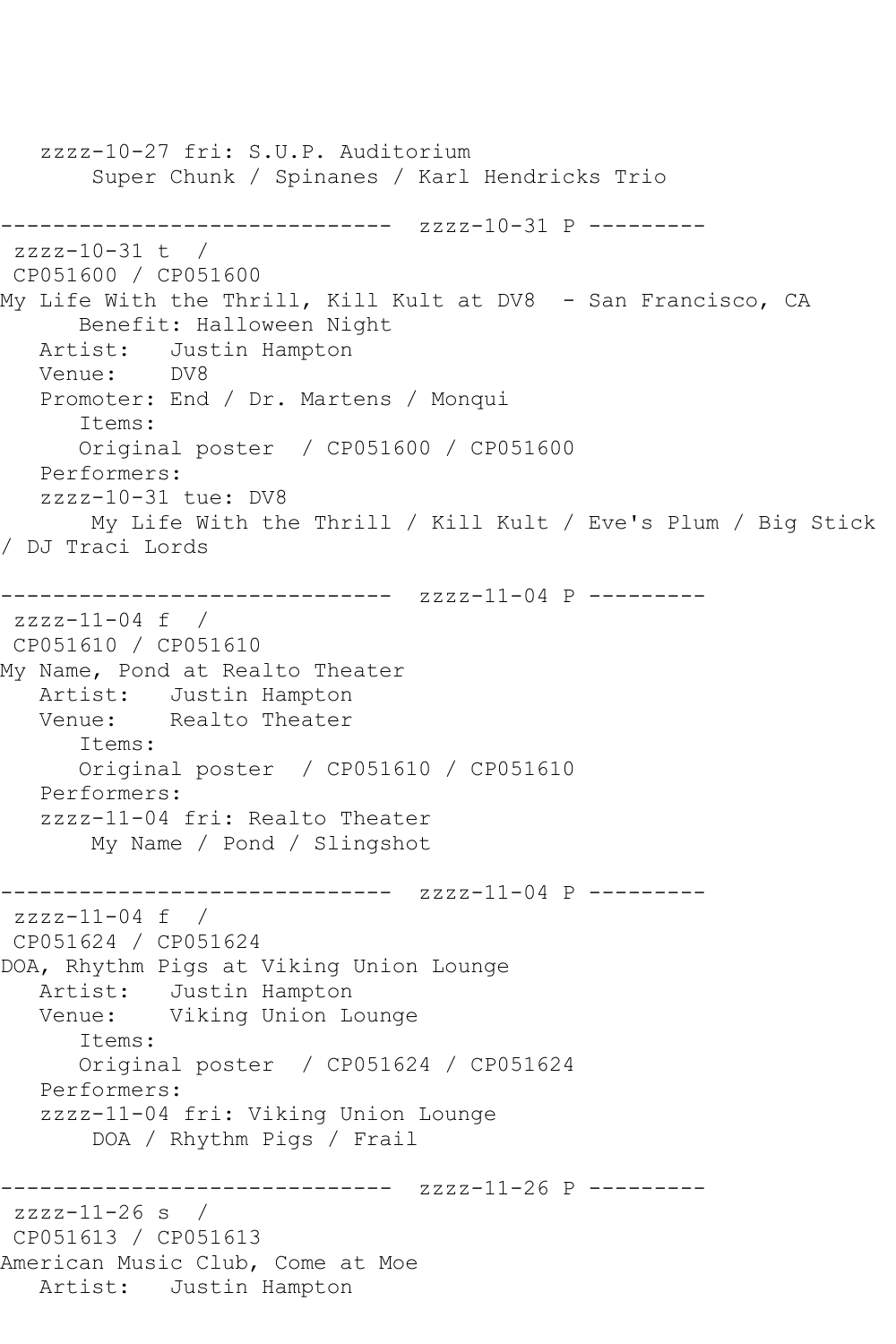Venue: Moe Items: Original poster / CP051613 / CP051613 Performers: zzzz-11-26 sat: Moe American Music Club / Come / Sage ------------------------------ zzzz-12-13 P -------- zzzz-12-13 f / CP051591 / CP051591 Mazzy Star, Sparklehorse at King Cat Theater - Seattle, WA Artist: Justin Hampton Venue: King Cat Theater Items: Original poster / CP051591 / CP051591 Performers: zzzz-12-13 fri: King Cat Theater Mazzy Star / Sparklehorse zzzz-12-14 sat: Le Luna Mazzy Star / Sparklehorse ------------------------------ zzzz-zz-zz P --------  $zzzz-zz-zz$  / CP051551 / CP051551 Queens of the Stone Age Benefit: European Tour 2002 / Sold Out<br>Artist: Justin Hampton Justin Hampton Items: Original poster / CP051551 / CP051551 Performers: zzzz-zz-zz: zzzz-zz-zz:  $ZZZZ-ZZ-ZZ$ : zzzz-zz-zz: zzzz-zz-zz: zzzz-zz-zz: zzzz-zz-zz: zzzz-zz-zz: 1994-zz-zz: zzzz-zz-zz: zzzz-zz-zz: zzzz-zz-zz: zzzz-zz-zz: zzzz-zz-zz: zzzz-zz-zz: ---: ---: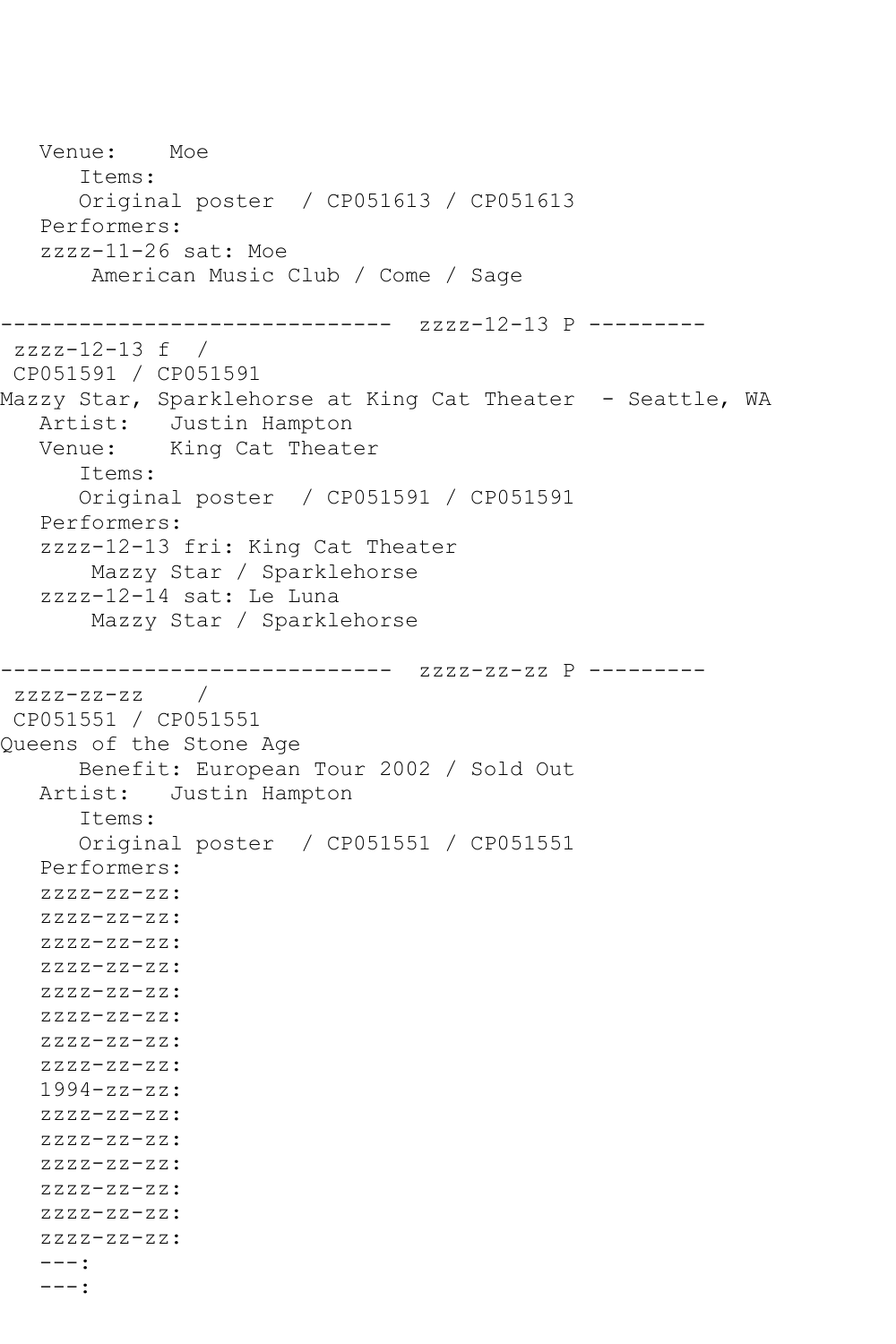| <u>zzzz-zz-zz:</u>                  |  |  |  |
|-------------------------------------|--|--|--|
| --- :                               |  |  |  |
| $ZZZZ-ZZ-ZZ:$                       |  |  |  |
| $ZZZZ-ZZ-ZZ:$                       |  |  |  |
| $ZZZZ-ZZ-ZZ:$                       |  |  |  |
| $ZZZZ-ZZ-ZZ:$                       |  |  |  |
| $ZZZZ-ZZ-ZZ:$                       |  |  |  |
| $ZZZZ-ZZ-ZZ:$                       |  |  |  |
| $ZZZZ-ZZ-ZZ:$                       |  |  |  |
| $ZZZZ-ZZ-ZZ:$                       |  |  |  |
| $ZZZZ-ZZ-ZZ:$                       |  |  |  |
| zzzz-zz-zz: Queens of the Stone Age |  |  |  |
| $ZZZZ-ZZ-ZZ:$                       |  |  |  |
|                                     |  |  |  |
| $ZZZZ-ZZ-ZZ:$                       |  |  |  |
| $ZZZZ-ZZ-ZZ:$                       |  |  |  |
| $ZZZZ-ZZ-ZZ:$                       |  |  |  |
| $ZZZZ-ZZ-ZZ:$                       |  |  |  |
| $19zz - 06 - 28:$                   |  |  |  |
| $ZZZZ-ZZ-ZZ:$                       |  |  |  |
| $ZZZZ-ZZ-ZZ:$                       |  |  |  |
| $1996 - zz - zz$ :                  |  |  |  |
| $ZZZZ-ZZ-ZZ:$                       |  |  |  |
| $ZZZZ-ZZ-ZZ:$                       |  |  |  |
| $ZZZZ-ZZ-ZZ:$                       |  |  |  |
| $ZZZZ-ZZ-ZZ:$                       |  |  |  |
| $ZZZZ-ZZ-ZZ:$                       |  |  |  |
| $ZZZZ-ZZ-ZZ:$                       |  |  |  |
| $ZZZZ-ZZ-ZZ:$                       |  |  |  |
| $ZZZZ-ZZ-ZZ:$                       |  |  |  |
| $ZZZZ-ZZ-ZZ:$                       |  |  |  |
| $ZZZZ-ZZ-ZZ:$                       |  |  |  |
| $ZZZZ-ZZ-ZZ:$                       |  |  |  |
| $ZZZZ-ZZ-ZZ:$                       |  |  |  |
| $1998-zz$ :                         |  |  |  |
| $ZZZZ-ZZ-ZZ:$                       |  |  |  |
| $ZZZZ-ZZ-ZZ:$                       |  |  |  |
| $ZZZZ-ZZ-ZZ:$                       |  |  |  |
| $ZZZZ-ZZ-ZZ:$                       |  |  |  |
| $ZZZZ-ZZ-ZZ:$                       |  |  |  |
| $ZZZZ-ZZ-ZZ:$                       |  |  |  |
| $ZZZZ-ZZ-ZZ:$                       |  |  |  |
| $ZZZZ-ZZ-ZZ:$                       |  |  |  |
| $1994 - zz - zz$ :                  |  |  |  |
| $ZZZZ-ZZ-ZZ:$                       |  |  |  |
| $ZZZZ-ZZ-ZZ:$                       |  |  |  |
| $ZZZZ-ZZ-ZZ:$                       |  |  |  |
| 1989:                               |  |  |  |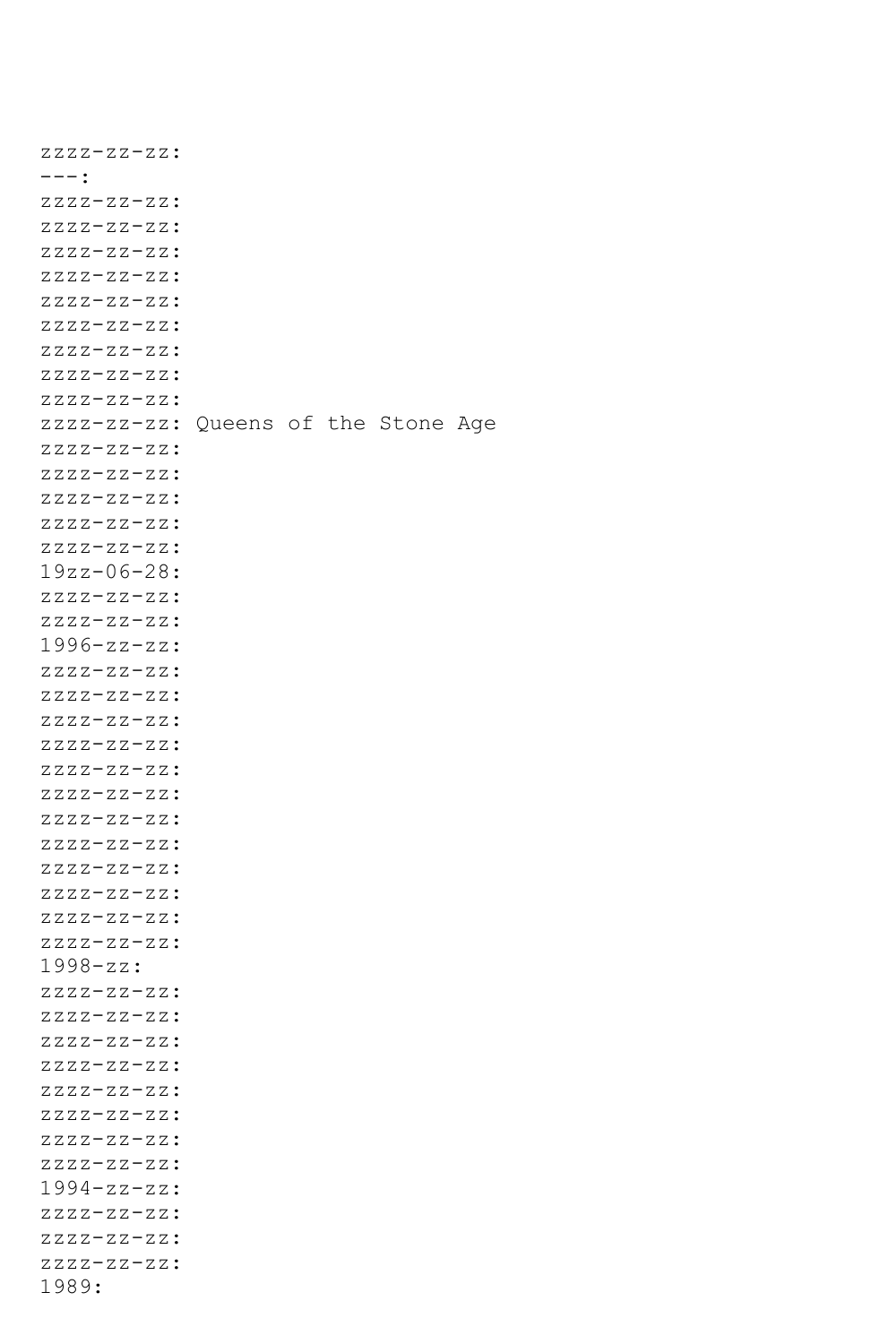```
 1989:
    zzzz-zz-zz:
    zzzz-zz-zz:
    zzzz-zz-zz:
    zzzz-zz-zz:
    zzzz-zz-zz:
    zzzz-zz-zz:
    zzzz-zz-zz:
    ---:
    zzzz-zz-zz:
    zzzz-zz-zz:
    zzzz-zz-zz:
    zzzz-zz-zz:
    zzzz-zz-zz:
    zzzz-zz-zz:
    zzzz-zz-zz:
    1997-zz:
    zzzz-zz-zz:
   zzzz-zz-zz:
   zzzz-zz-zz:
    zzzz-zz-zz:
    zzzz-zz-zz:
    zzzz-zz-zz:
    zzzz-zz-zz:
    1989:
  ---: zzzz-zz-zz:
   zzzz-zz-zz:
    1999-zz:
------------------------------ zzzz-zz-zz P ---------
zzzz-zz-zz / 
CP051564 / CP051564
Tomahawk, Melvins at Rock City
   Artist: Justin Hampton
   Venue: Rock City
       Items:
       Original poster / CP051564 / CP051564
   Performers: Rock City
        Tomahawk / Melvins
------------------------------ zzzz-zz-zz P ---------
zzzz-zz-zz / 
CP051571 / CP051571
Jane's Addiction at Rock City
   Artist: Justin Hampton
   Venue: Rock City
```